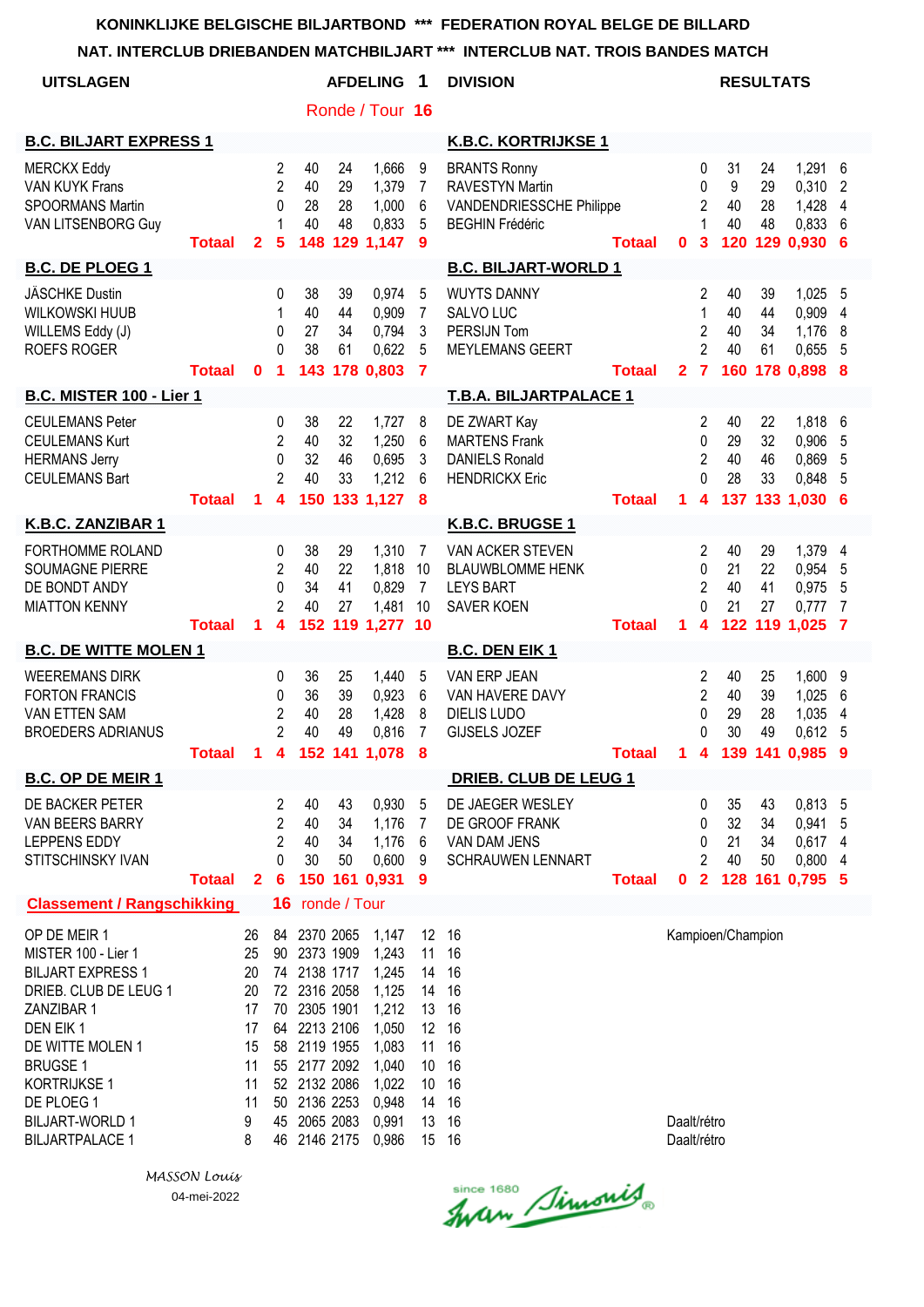|                                                                                                                                                                                                                                                     |               |                                                                     |                                                                                      |                                                                                                                                                                                               |                                         |                                                                                                          |                                                                   | NAT. INTERCLUB DRIEBANDEN MATCHBILJART *** INTERCLUB NAT. TROIS BANDES MATCH                            |               |                            |                                                                                    |                                  |                       |                                                            |                                                      |
|-----------------------------------------------------------------------------------------------------------------------------------------------------------------------------------------------------------------------------------------------------|---------------|---------------------------------------------------------------------|--------------------------------------------------------------------------------------|-----------------------------------------------------------------------------------------------------------------------------------------------------------------------------------------------|-----------------------------------------|----------------------------------------------------------------------------------------------------------|-------------------------------------------------------------------|---------------------------------------------------------------------------------------------------------|---------------|----------------------------|------------------------------------------------------------------------------------|----------------------------------|-----------------------|------------------------------------------------------------|------------------------------------------------------|
| <b>UITSLAGEN</b>                                                                                                                                                                                                                                    |               |                                                                     |                                                                                      |                                                                                                                                                                                               |                                         |                                                                                                          |                                                                   | AFDELING 2A DIVISION                                                                                    |               |                            |                                                                                    |                                  | <b>RESULTATS</b>      |                                                            |                                                      |
|                                                                                                                                                                                                                                                     |               |                                                                     |                                                                                      |                                                                                                                                                                                               |                                         | Ronde / Tour 16                                                                                          |                                                                   |                                                                                                         |               |                            |                                                                                    |                                  |                       |                                                            |                                                      |
| <b>DRIEB. CLUB DE LEUG 2</b>                                                                                                                                                                                                                        |               |                                                                     |                                                                                      |                                                                                                                                                                                               |                                         |                                                                                                          |                                                                   | <b>B.C. MISTER 100 - Lier 2</b>                                                                         |               |                            |                                                                                    |                                  |                       |                                                            |                                                      |
| KLOMPENHOUWER THERESE<br>DURWAEL MIK<br><b>TUERLINCKX BART</b><br><b>HENDRICKX RUDI</b>                                                                                                                                                             | <b>Totaal</b> | $\mathbf{0}$                                                        | 0<br>0<br>$\Omega$<br>$\overline{2}$<br>$\overline{2}$                               | 28<br>21<br>9<br>30<br>88                                                                                                                                                                     | 36<br>25<br>22<br>33                    | 0,777<br>0,840<br>0,409<br>0,909<br>116 0,758                                                            | 4<br>3<br>$\overline{2}$<br>5<br>5                                | <b>JANSSEN MARCO</b><br><b>CELEN MARC</b><br>VAN NEYEN LESLIE<br><b>HENS ERWIN</b>                      | <b>Totaal</b> | $\mathbf{2}$               | 2<br>$\overline{2}$<br>$\overline{2}$<br>0<br>$6\phantom{1}6$                      | 40<br>40<br>30<br>28             | 36<br>25<br>22<br>33  | 1,1116<br>1,600<br>1,363 11<br>0,848 4<br>138 116 1.189 11 | 5                                                    |
| <b>K.B.C. KORTRIJKSE 2</b>                                                                                                                                                                                                                          |               |                                                                     | Forfait                                                                              |                                                                                                                                                                                               |                                         |                                                                                                          |                                                                   | <b>B.C. T'S PLACE 1</b>                                                                                 |               |                            |                                                                                    |                                  |                       |                                                            |                                                      |
| <b>ROELANDTS Frederic</b><br><b>MOSTREY Peter</b><br><b>DENNEULIN Frédéric</b><br><b>BEKAERT Bernhard</b>                                                                                                                                           | <b>Totaal</b> | $\mathbf{0}$                                                        | 0<br>0<br>0<br>$\Omega$<br>$\mathbf{0}$                                              | 0<br>0<br>0<br>0<br>0                                                                                                                                                                         | 0<br>0<br>0<br>$\mathbf{0}$<br>$\bf{0}$ | 0,000<br>0,000<br>0,000<br>0,000<br>0,000                                                                | 0<br>$\mathbf 0$<br>$\mathbf 0$<br>$\mathbf{0}$<br>$\mathbf 0$    | <b>KESTELOOT Patrick</b><br>VAN DER SPIEGEL Marc<br><b>HEYMAN David</b><br><b>VLERICK Dirk</b>          | <b>Totaal</b> | $\mathbf{2}$               | $\overline{\mathbf{c}}$<br>$\overline{2}$<br>$\overline{2}$<br>$\overline{2}$<br>8 | 0<br>0<br>0<br>$\mathbf{0}$<br>0 | 0<br>0<br>0<br>0<br>0 | 0,000<br>0,000<br>0,000<br>0,000<br>$0,0000$ 0             | $\overline{0}$<br>0<br>$\mathbf 0$<br>$\overline{0}$ |
| <b>B.C. KASTEELDREEF 1</b>                                                                                                                                                                                                                          |               |                                                                     |                                                                                      |                                                                                                                                                                                               |                                         |                                                                                                          |                                                                   | <b>B.C. HERSTALIEN 2</b>                                                                                |               |                            |                                                                                    |                                  |                       |                                                            |                                                      |
| <b>RODTS Piet</b><br><b>DEVLIEGER David</b><br><b>VERSPEELT Filip</b><br><b>BERGMANS Dion</b>                                                                                                                                                       | <b>Totaal</b> | $\mathbf{2}$                                                        | $\overline{c}$<br>$\mathbf{1}$<br>$\overline{2}$<br>$\overline{2}$<br>$\overline{7}$ | 40<br>40<br>30<br>30                                                                                                                                                                          | 43<br>36<br>53<br>49                    | 0,930<br>1,111<br>0,566<br>0,612<br>140 181 0,773                                                        | 6<br>6<br>$\overline{4}$<br>3<br>6                                | <b>HUBENS Rudy</b><br><b>SERRE Alexandre</b><br><b>FINET Thierry</b><br><b>RENES Pascal</b>             | <b>Totaal</b> | $\mathbf 0$                | 0<br>1<br>0<br>$\Omega$<br>$\blacktriangleleft$                                    | 33<br>40<br>18<br>15             | 43<br>36<br>53<br>49  | 0,767 4<br>1,111<br>0,339<br>0,306<br>106 181 0,585 5      | 5<br>3<br>$\overline{2}$                             |
| K.B.C. EEKLOSE 1                                                                                                                                                                                                                                    |               |                                                                     |                                                                                      |                                                                                                                                                                                               |                                         |                                                                                                          |                                                                   | K.B.C. GILDE HOGER OP 1                                                                                 |               |                            |                                                                                    |                                  |                       |                                                            |                                                      |
| <b>STAELENS Freddy</b><br><b>MENHEER Leslie</b><br>DE MIL Christiaan<br><b>JANSSEN Willem</b>                                                                                                                                                       | <b>Totaal</b> | $\overline{2}$                                                      | 2<br>$\overline{2}$<br>1<br>$\mathfrak{p}$<br>$\overline{7}$                         | 40<br>40<br>30<br>30<br>140                                                                                                                                                                   | 30<br>56<br>39<br>39                    | 1,333<br>0,714<br>0,769<br>0,769<br>164 0,853                                                            | 6<br>$\overline{4}$<br>$\overline{4}$<br>4<br>6                   | <b>D'HONT Steven</b><br><b>GOETHALS Didier</b><br>POLLIE Luc<br>DE MOOR Frederik                        | <b>Totaal</b> | 0                          | 0<br>0<br>0<br>$\blacktriangleleft$                                                | 32<br>34<br>30<br>23<br>119      | 30<br>56<br>39<br>39  | 1,066 4<br>0,607 4<br>0,769<br>0,589 3<br>164 0,725 4      | 3                                                    |
| <b>B.C. MISTER 100 - Lier 5</b>                                                                                                                                                                                                                     |               |                                                                     |                                                                                      |                                                                                                                                                                                               |                                         |                                                                                                          |                                                                   | ST TRUIDENSE BA 1                                                                                       |               |                            |                                                                                    |                                  |                       |                                                            |                                                      |
| <b>CEULEMANS Koen</b><br>VAN DEN VONDER Ronald<br>VAN DEN WOUWER Hugo<br>VAN CAMP Freddy                                                                                                                                                            | <b>Totaal</b> |                                                                     | 0<br>0<br>$\overline{c}$<br>$\overline{2}$<br>4                                      | 17<br>35<br>30<br>30                                                                                                                                                                          | 29<br>79<br>38<br>44                    | 0,586<br>0,443<br>0,789<br>0,681<br>112 190 0,589 5                                                      | 3<br>5<br>$\overline{4}$<br>5                                     | <b>MOTTET Frederic</b><br><b>BOSSELOIRS Francis</b><br><b>VANOPPEN Bruno</b><br><b>ENGELBOS Patrick</b> | <b>Totaal</b> |                            | 2<br>$\overline{2}$<br>0<br>0<br>4                                                 | 40<br>40<br>20<br>13             | 29<br>79<br>38<br>44  | 1,379<br>0,506<br>0,526<br>0,295<br>113 190 0,594 6        | 6<br>2<br>4<br>3                                     |
| <b>B.C. OP DE MEIR 3</b>                                                                                                                                                                                                                            |               |                                                                     |                                                                                      |                                                                                                                                                                                               |                                         |                                                                                                          |                                                                   | <b>OOSTENDSE B.A. 1</b>                                                                                 |               |                            |                                                                                    |                                  |                       |                                                            |                                                      |
| <b>ARAS NOEL</b><br><b>CORNIL PASCAL</b><br><b>STUIVER PETER</b><br><b>AUGUSTINUS PAUL</b>                                                                                                                                                          | <b>Totaal</b> | $\mathbf{2}$                                                        | $\overline{2}$<br>$\overline{2}$<br>0<br>2<br>$6\phantom{1}6$                        | 40<br>40<br>28<br>30                                                                                                                                                                          | 62<br>55<br>37<br>43                    | 0,645<br>0,727<br>0,756<br>0,697<br>138 197 0,700                                                        | 4<br>4<br>6<br>4<br>-6                                            | <b>COBBAERT THIERRY</b><br><b>VELGHE STEFAAN</b><br><b>BOLLE JEAN-MARIE</b><br><b>BOLLE DIRK</b>        | <b>Totaal</b> | $\mathbf 0$                | 0<br>0<br>2<br>0<br>$\overline{2}$                                                 | 28<br>35<br>30<br>24             | 62<br>55<br>37<br>43  | $0,451$ 4<br>0,636 5<br>0,810<br>0,558<br>117 197 0,593 5  | 3<br>3                                               |
| <b>Classement / Rangschikking</b>                                                                                                                                                                                                                   |               |                                                                     | 16                                                                                   |                                                                                                                                                                                               | ronde / Tour                            |                                                                                                          |                                                                   |                                                                                                         |               |                            |                                                                                    |                                  |                       |                                                            |                                                      |
| MISTER 100 - Lier 2<br>DRIEB. CLUB DE LEUG 2<br><b>EEKLOSE 1</b><br>T'S PLACE 1<br>KASTEELDREEF 1<br>ST TRUIDENSE BA 1<br>OOSTENDSE B.A. 1<br>OP DE MEIR 3<br><b>HERSTALIEN 2</b><br>GILDE HOGER OP 1<br>MISTER 100 - Lier 5<br><b>KORTRIJKSE 2</b> |               | 29<br>26<br>19<br>17<br>16<br>15<br>15<br>14<br>13<br>12<br>11<br>5 |                                                                                      | 103 2102 2101<br>93 2041 2323<br>76 2005 2475<br>65 1773 2371<br>65 1917 2529<br>61 1804 2391<br>59 1916 2991<br>57 1882 2911<br>54 1954 2882<br>55 1916 2811<br>45 1783 2655<br>35 1784 2662 |                                         | 1,000<br>0,878<br>0,810<br>0,747<br>0,758<br>0,754<br>0,640<br>0,646<br>0,678<br>0,681<br>0,671<br>0,670 | 11<br>11<br>10<br>10<br>11<br>11<br>9<br>9<br>15<br>9<br>10<br>10 | 16<br>16<br>16<br>16<br>16<br>16<br>16<br>16<br>16<br>16<br>16<br>16                                    |               | Daalt/rétro<br>Daalt/rétro |                                                                                    | Kampioen/Champion                |                       |                                                            |                                                      |

Since 1680 Simonis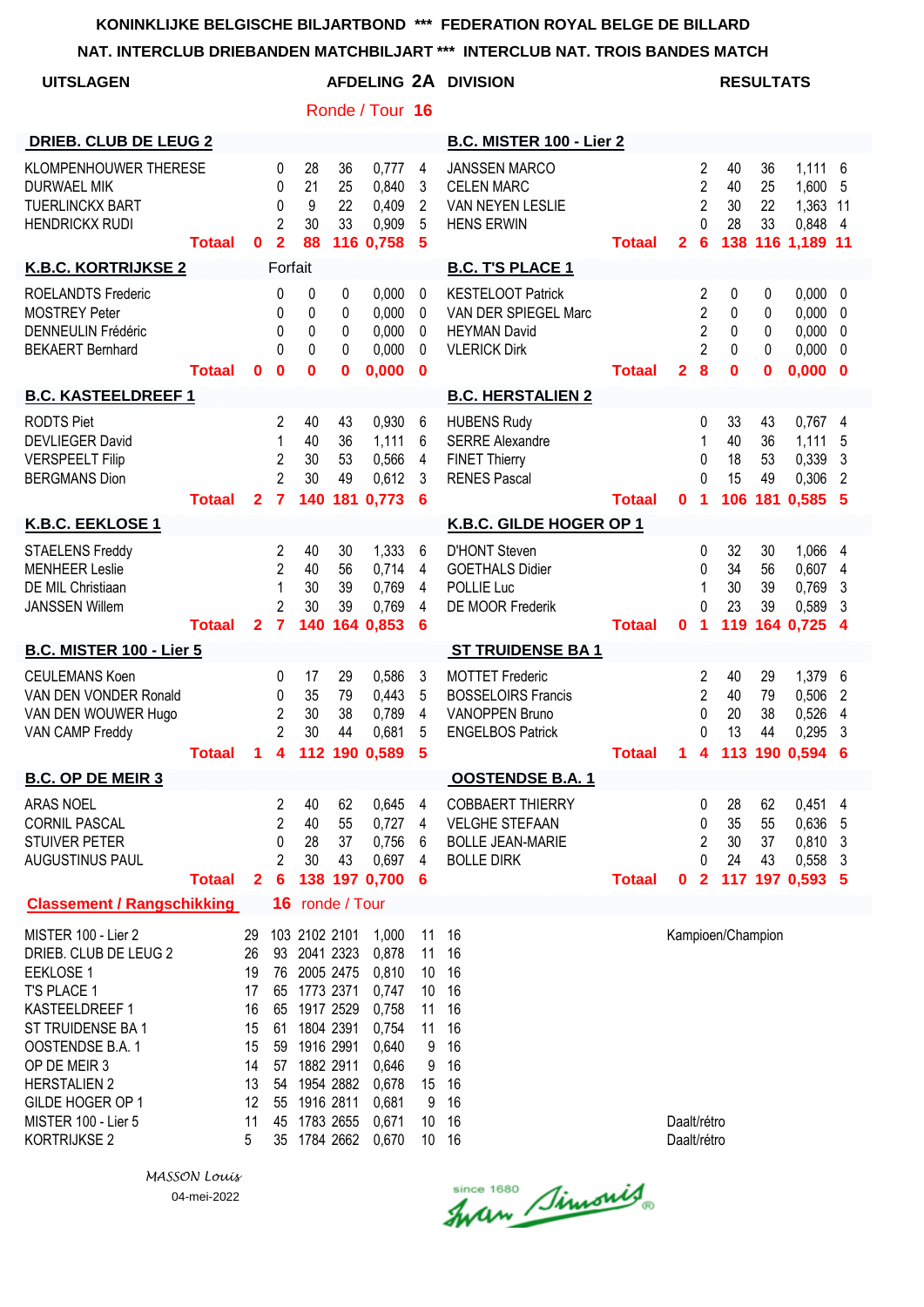**NAT. INTERCLUB DRIEBANDEN MATCHBILJART \*\*\* INTERCLUB NAT. TROIS BANDES MATCH**

| <b>UITSLAGEN</b>                                                                                                                                                                                                                                                |               |                                                                   |                                                                        |                                                                                                                                                                       |                             |                                                                                                          |                                                                                              | <b>AFDELING 2B DIVISION</b>                                                                |               |                            |                                                         | <b>RESULTATS</b>            |                             |                                                   |                         |
|-----------------------------------------------------------------------------------------------------------------------------------------------------------------------------------------------------------------------------------------------------------------|---------------|-------------------------------------------------------------------|------------------------------------------------------------------------|-----------------------------------------------------------------------------------------------------------------------------------------------------------------------|-----------------------------|----------------------------------------------------------------------------------------------------------|----------------------------------------------------------------------------------------------|--------------------------------------------------------------------------------------------|---------------|----------------------------|---------------------------------------------------------|-----------------------------|-----------------------------|---------------------------------------------------|-------------------------|
|                                                                                                                                                                                                                                                                 |               |                                                                   |                                                                        |                                                                                                                                                                       |                             | Ronde / Tour 16                                                                                          |                                                                                              |                                                                                            |               |                            |                                                         |                             |                             |                                                   |                         |
| <b>B.C. DE GOUDEN SLEUTEL 1</b>                                                                                                                                                                                                                                 |               |                                                                   |                                                                        |                                                                                                                                                                       |                             |                                                                                                          |                                                                                              | <b>B.C. MEERLESE 1</b>                                                                     |               |                            |                                                         |                             |                             |                                                   |                         |
| <b>DELLAERT Marc</b><br><b>CLAUS Pascal</b><br><b>VERSTRAETEN Frank</b><br><b>BROCHE Philippe</b>                                                                                                                                                               | <b>Totaal</b> | $\mathbf{2}$                                                      | $\overline{2}$<br>$\overline{2}$<br>$\mathbf 0$<br>$\overline{2}$<br>6 | 40<br>40<br>21<br>30<br>131                                                                                                                                           | 32<br>39<br>49<br>48        | 1,250<br>1,025<br>0,428<br>0,625<br>168 0,779                                                            | 6<br>5<br>2<br>4<br>6                                                                        | KOOREVAAR Ad<br>VAN NIJNATTEN Jeffrey<br><b>FRIJTERS Hans</b><br><b>HULTERMANS Bart</b>    | Totaal        | $\mathbf{0}$               | 0<br>0<br>$\overline{2}$<br>0<br>$\overline{2}$         | 39<br>23<br>30<br>25        | 32<br>39<br>49<br>48        | 1,218<br>0,589<br>0,612<br>0,520<br>117 168 0.696 | 4<br>4<br>4<br>4<br>- 4 |
| <b>T.B.A. BILJARTPALACE 2</b>                                                                                                                                                                                                                                   |               |                                                                   |                                                                        |                                                                                                                                                                       |                             |                                                                                                          |                                                                                              | <b>BILLIARD PROMOTION TEAM 1</b>                                                           |               |                            |                                                         |                             |                             |                                                   |                         |
| <b>SLEDDENS PIET</b><br><b>MEKES CHARLES</b><br>ROYBERGHS LUC<br><b>MAES Francois</b>                                                                                                                                                                           | <b>Totaal</b> | 0                                                                 | 0<br>$\Omega$<br>0<br>$\overline{2}$<br>$\overline{2}$                 | 36<br>18<br>26<br>30<br>110                                                                                                                                           | 29<br>33<br>43<br>24        | 1,241<br>0,545<br>0,604<br>1,250<br>129 0,852                                                            | 8<br>3<br>4<br>5<br>8                                                                        | DE BRUIJN JEAN-PAUL<br><b>GEYSEN DANNY</b><br><b>JANSSEN MARC</b><br><b>MEERSMAN PETER</b> | Totaal        | $\overline{2}$             | 2<br>$\overline{2}$<br>2<br>$\Omega$<br>$6\phantom{1}6$ | 40<br>40<br>30<br>18<br>128 | 29<br>33<br>43<br>24        | 1,379<br>1,212<br>0,697<br>0,750<br>129 0.992 8   | - 8<br>6<br>3<br>5      |
| K.B.C. COURONNE Royale 1                                                                                                                                                                                                                                        |               |                                                                   |                                                                        |                                                                                                                                                                       |                             |                                                                                                          |                                                                                              | K.B.C. BILJARTVRIENDEN Tu 1                                                                |               |                            |                                                         |                             |                             |                                                   |                         |
| <b>BOUCHAT FABRICE</b><br><b>WINCKELMANS LUC</b><br>VAN DE GUCHT DIDIER<br><b>COLLART OLIVIER</b>                                                                                                                                                               |               |                                                                   | 0<br>1<br>$\mathbf{0}$<br>$\mathfrak{p}$                               | 27<br>40<br>$\overline{7}$<br>30                                                                                                                                      | 28<br>37<br>29<br>31        | 0,964<br>1,081<br>0,241<br>0,967                                                                         | 4<br>5<br>4<br>5                                                                             | VAN PEER JACK<br>VAN HEES STEF<br><b>BERKELMANS RICHARD</b><br><b>WITTEMANS DIMITRI</b>    |               |                            | 2<br>1<br>$\overline{2}$<br>$\Omega$                    | 40<br>40<br>30<br>25        | 28<br>37<br>29<br>31        | 1,428<br>1,081<br>1,034<br>0,806                  | -12<br>5<br>5<br>4      |
| K.B.A. SINT NIKLASE 1                                                                                                                                                                                                                                           | <b>Totaal</b> | 0                                                                 | 3                                                                      | 104                                                                                                                                                                   |                             | 125 0,832                                                                                                | 5                                                                                            | <b>B.C. MISTER 100 - Lier 3</b>                                                            | <b>Totaal</b> | $\overline{2}$             | 5                                                       |                             |                             | 135 125 1,080 12                                  |                         |
| VAN HOUDENHOVE Patrick<br>VAN VOSSELEN Christoph<br>VAN LEUVENHAGE Dylan<br><b>CORNELISSEN Pierre</b>                                                                                                                                                           | <b>Totaal</b> | 0                                                                 | 1<br>0<br>$\overline{2}$<br>$\Omega$<br>3                              | 40<br>25<br>30<br>16<br>111                                                                                                                                           | 38<br>33<br>31<br>48<br>150 | 1,052<br>0,757<br>0,967<br>0,333<br>0,740                                                                | 4<br>$\overline{4}$<br>4<br>4<br>$\overline{\mathbf{4}}$                                     | <b>CEULEMANS Raymond</b><br>VAN DIJCK Wim<br><b>WOUTERS Michel</b><br><b>JACOBS Dave</b>   | <b>Totaal</b> | $\overline{2}$             | 1<br>$\overline{c}$<br>0<br>$\overline{2}$<br>5         | 40<br>40<br>12<br>30<br>122 | 38<br>33<br>31<br>48<br>150 | 1,052<br>1,212<br>0,387<br>0,625<br>0,813 8       | 5<br>8<br>3<br>6        |
| <b>B.C. HERSTALIEN 1</b>                                                                                                                                                                                                                                        |               |                                                                   |                                                                        |                                                                                                                                                                       |                             |                                                                                                          |                                                                                              | <b>B.C. OP DE MEIR 2</b>                                                                   |               |                            |                                                         |                             |                             |                                                   |                         |
| <b>BOUTET Dany</b><br><b>WYN Christophe</b><br><b>WALLERAND Paul</b><br><b>RAMAEKERS Benoit</b>                                                                                                                                                                 | <b>Totaal</b> | $\mathbf{2}$                                                      | 2<br>$\overline{2}$<br>$\overline{2}$<br>$\Omega$<br>6                 | 40<br>40<br>30<br>27<br>137                                                                                                                                           | 45<br>29<br>20<br>31<br>125 | 0,888<br>1,379<br>1,500<br>0,870<br>1.096                                                                | 6<br>5<br>5<br>5<br>6                                                                        | ROOFTHOOFT Marc<br>VAN CROMVOIRT Wim<br><b>BOEREN Rini</b><br>PEETERS Luc (Al21)           | <b>Totaal</b> | $\mathbf 0$                | 0<br>0<br>0<br>2<br>$\overline{2}$                      | 37<br>25<br>24<br>30<br>116 | 45<br>29<br>20<br>31<br>125 | 0,822<br>0,862<br>1,200<br>0,967<br>0,928         | 4<br>4<br>5<br>5<br>5   |
| <b>B.C. MISTER 100 - Lier 4</b>                                                                                                                                                                                                                                 |               |                                                                   |                                                                        |                                                                                                                                                                       |                             |                                                                                                          |                                                                                              | <b>B.C. DE DEKEN 1</b>                                                                     |               |                            |                                                         |                             |                             |                                                   |                         |
| VAN HOVE Bart<br><b>VERBOVEN Jozef</b><br><b>COENEN Philip</b><br><b>HUYLEBROECK Luc</b>                                                                                                                                                                        | <b>Totaal</b> | $\mathbf{2}$                                                      | 2<br>$\overline{2}$<br>0<br>$\overline{2}$<br>$6\phantom{1}6$          | 40<br>40<br>25<br>30                                                                                                                                                  | 45<br>66<br>38<br>32        | 0,888<br>0,606<br>0,657<br>0,937<br>135 181 0,745                                                        | 5<br>3<br>4<br>3<br>5                                                                        | <b>DONVIL Marc</b><br>VAN DEN BOOM Marc<br><b>BRANTS Luc</b><br>VAN T ZELFDEN Joris        | <b>Totaal</b> | $\mathbf 0$                | 0<br>0<br>2<br>0<br>$\mathbf{2}$                        | 29<br>38<br>30<br>22<br>119 | 45<br>66<br>38<br>32<br>181 | 0,644 4<br>0,575<br>0,789<br>0,687<br>$0,657$ 4   | 4<br>4<br>3             |
| <b>Classement / Rangschikking</b>                                                                                                                                                                                                                               |               |                                                                   |                                                                        | 16 ronde / Tour                                                                                                                                                       |                             |                                                                                                          |                                                                                              |                                                                                            |               |                            |                                                         |                             |                             |                                                   |                         |
| PROMOTION TEAM 1<br><b>HERSTALIEN 1</b><br>MISTER 100 - Lier 4<br>OP DE MEIR 2<br>MISTER 100 - Lier 3<br>DE DEKEN 1<br><b>BILJARTVRIENDEN Tu 1</b><br><b>BILJARTPALACE 2</b><br>MEERLESE 1<br>DE GOUDEN SLEUTEL 1<br><b>COURONNE Royale 1</b><br>SINT NIKLASE 1 |               | 30<br>24<br>22<br>20<br>20<br>16<br>16<br>14<br>14<br>8<br>5<br>3 | 81<br>64<br>58<br>60<br>55<br>45<br>34<br>35                           | 102 2128 2166<br>87 2064 2214<br>70 2038 2432<br>2049 2411<br>77 2059 2427<br>1959 2487<br>1896 2261<br>1890 2565<br>1911 2563<br>1839 2690<br>1752 2537<br>1715 2521 |                             | 0,982<br>0,932<br>0,837<br>0,849<br>0,848<br>0,787<br>0,838<br>0,736<br>0,745<br>0,683<br>0,690<br>0,680 | 13<br>9<br>10 <sup>°</sup><br>11<br>12<br>10<br>12<br>10 <sup>°</sup><br>11<br>10<br>8<br>13 | 16<br>16<br>16<br>16<br>16<br>16<br>16<br>16<br>16<br>16<br>16<br>16                       |               | Daalt/rétro<br>Daalt/rétro |                                                         | Kampioen/Champion           |                             |                                                   |                         |

Since 1680 Simonis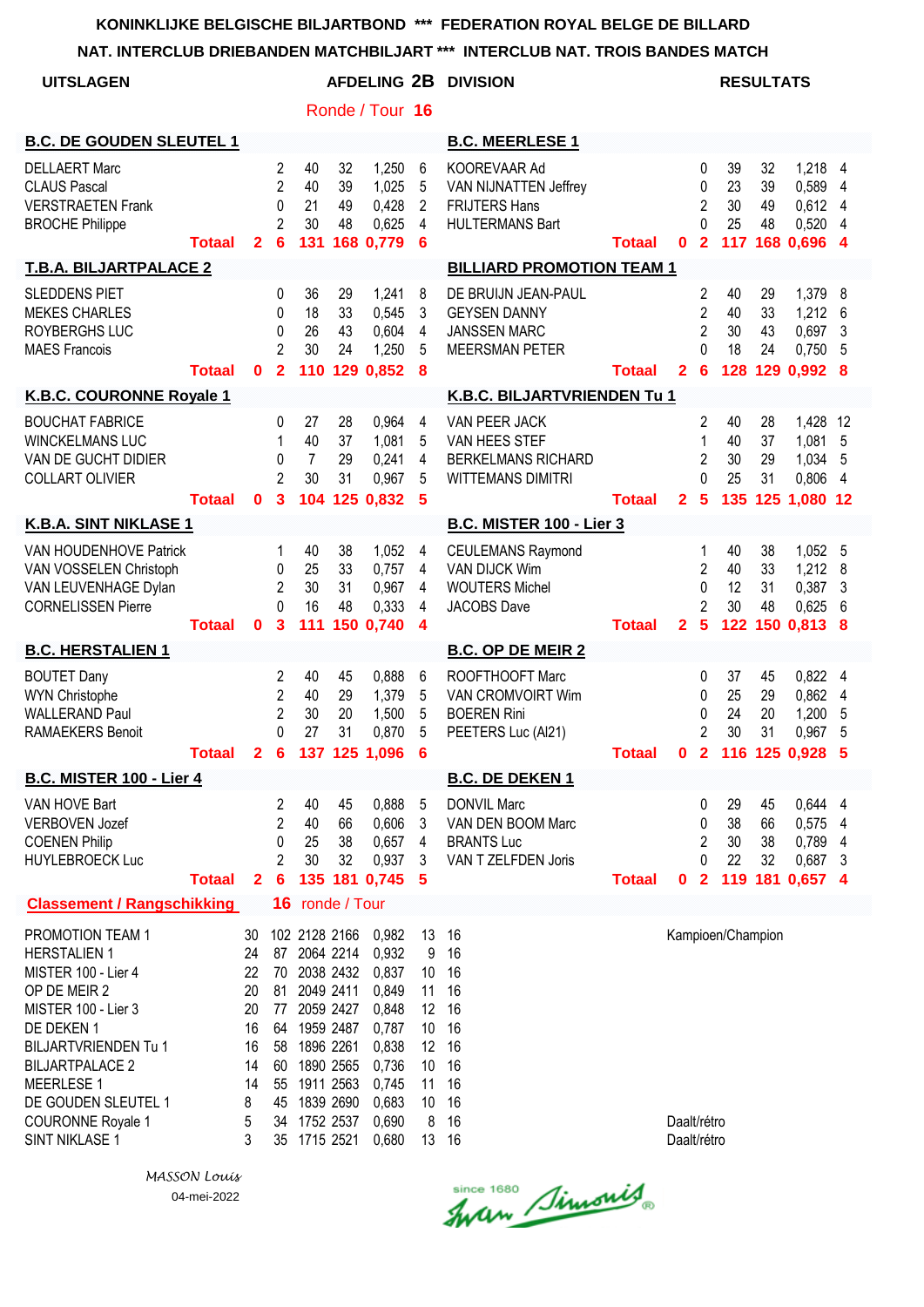**NAT. INTERCLUB DRIEBANDEN MATCHBILJART \*\*\* INTERCLUB NAT. TROIS BANDES MATCH**

| <b>UITSLAGEN</b>                                                                                                                                                                                                                                       |               |                                                                    |                                                                 |                                                                                                                                                                          |                            | Ronde / Tour 16                                                                                          |                                                                                                    | <b>AFDELING 3A DIVISION</b>                                                                                                                                       |               |                            |                                                    | <b>RESULTATS</b>                  |                            |                                                                |                          |
|--------------------------------------------------------------------------------------------------------------------------------------------------------------------------------------------------------------------------------------------------------|---------------|--------------------------------------------------------------------|-----------------------------------------------------------------|--------------------------------------------------------------------------------------------------------------------------------------------------------------------------|----------------------------|----------------------------------------------------------------------------------------------------------|----------------------------------------------------------------------------------------------------|-------------------------------------------------------------------------------------------------------------------------------------------------------------------|---------------|----------------------------|----------------------------------------------------|-----------------------------------|----------------------------|----------------------------------------------------------------|--------------------------|
| <b>DRIEB. CLUB DE LEUG 3</b>                                                                                                                                                                                                                           |               |                                                                    |                                                                 |                                                                                                                                                                          |                            |                                                                                                          |                                                                                                    | <b>B.C. OP DE MEIR 5</b>                                                                                                                                          |               |                            |                                                    |                                   |                            |                                                                |                          |
| <b>GORREBEECK TIM</b><br><b>DOGAN YILMAZ</b><br>DE GROOF LUC<br>VAN DEN BERGH LEO                                                                                                                                                                      | <b>Totaal</b> | $\mathbf{2}$                                                       | 2<br>0<br>$\overline{c}$<br>$\overline{2}$<br>6                 | 30<br>26<br>25<br>25<br>106                                                                                                                                              | 46<br>48<br>39<br>43       | 0,652<br>0,541<br>0,641<br>0,581<br>176 0.602                                                            | 5<br>2<br>4<br>5<br>5                                                                              | DEPOOTER LUC<br><b>VERELST RUDI</b><br><b>SEVENANTS YANNICK</b><br><b>BOELS BJORN</b>                                                                             | <b>Totaal</b> | 0                          | 0<br>2<br>0<br>$\Omega$<br>$\overline{2}$          | 21<br>30<br>24<br>18<br>93        | 46<br>48<br>39<br>43       | 0,456<br>0,625<br>0,615<br>0,418<br>176 0,528 5                | 2<br>3<br>5<br>2         |
| <b>B.C. BILJART-WORLD 5</b>                                                                                                                                                                                                                            |               |                                                                    |                                                                 |                                                                                                                                                                          |                            |                                                                                                          |                                                                                                    | <b>B.C. MISTER 100 - Lier 6</b>                                                                                                                                   |               |                            |                                                    |                                   |                            |                                                                |                          |
| <b>SMOLDERS LEON</b><br><b>BERGHS WERNER</b><br>VAN INGELGEM LUC<br><b>VERHAEGEN DANNY</b>                                                                                                                                                             | <b>Totaal</b> | $\mathbf{2}$                                                       | 2<br>$\mathbf{2}$<br>0<br>$\mathbf{2}$<br>$6\phantom{1}6$       | 30<br>30<br>12<br>25<br>97                                                                                                                                               | 36<br>33<br>26<br>32       | 0,833<br>0,909<br>0,461<br>0,781<br>127 0,763                                                            | 3<br>4<br>4<br>6<br>6                                                                              | <b>MERTENS GOMMAAR</b><br><b>HERMANS Adrianus</b><br>VAN DER VLIET RENÉ<br><b>BOGAERTS Carl</b>                                                                   | <b>Totaal</b> | $\mathbf 0$                | 0<br>0<br>2<br>$\Omega$<br>$\overline{\mathbf{2}}$ | 23<br>16<br>25<br>13<br>77        | 36<br>33<br>26<br>32       | 0,638<br>0,484<br>0,961<br>0,406<br>127 0,606 4                | 4<br>2<br>4<br>4         |
| <b>B.C. BILJART EXPRESS 3</b>                                                                                                                                                                                                                          |               |                                                                    |                                                                 |                                                                                                                                                                          |                            |                                                                                                          |                                                                                                    | <b>B.C. DE PLOEG 2</b>                                                                                                                                            |               |                            |                                                    |                                   |                            |                                                                |                          |
| VAN DE PAER Hans<br><b>OZDEN Aykut</b><br><b>VAN GESTEL Emiel</b><br>VAN DEN BERGH Patrick                                                                                                                                                             |               |                                                                    | $\overline{c}$<br>$\overline{2}$<br>$\pmb{0}$<br>$\overline{2}$ | 30<br>30<br>17<br>25                                                                                                                                                     | 38<br>51<br>36<br>47       | 0,789<br>0,588<br>0,472<br>0,531                                                                         | 4<br>4<br>3<br>4                                                                                   | VAN APEREN Jul<br><b>MERTENS Eddy</b><br><b>WILMS Paul</b><br><b>WILKOWSKI Monique</b>                                                                            |               |                            | 0<br>0<br>$\overline{2}$<br>0                      | 13<br>28<br>25<br>24              | 38<br>51<br>36<br>47       | $0,342$ 3<br>0,549<br>0,694<br>0,510                           | 7<br>4<br>3              |
|                                                                                                                                                                                                                                                        | <b>Totaal</b> | $\mathbf{2}$                                                       | 6                                                               |                                                                                                                                                                          |                            | 102 172 0.593                                                                                            | $\boldsymbol{4}$                                                                                   |                                                                                                                                                                   | <b>Totaal</b> | $\mathbf 0$                | $\overline{\mathbf{2}}$                            | 90                                |                            | 172 0,523                                                      | $\overline{7}$           |
| <b>B.C. LUGO 2</b><br>DE JONCK PATRICK<br><b>BODART BART</b><br><b>WUYTS FRANCOIS</b><br><b>BODART GILBERT</b><br><b>B.C. OP DE MEIR 7</b><br><b>DEMUYNCK WIM</b>                                                                                      | <b>Totaal</b> | $\mathbf{0}$                                                       | 0<br>0<br>1<br>$\Omega$<br>-1<br>0                              | 21<br>13<br>25<br>22<br>81<br>21                                                                                                                                         | 36<br>39<br>55<br>65<br>35 | 0,583<br>0,333<br>0,454<br>0,338<br>195 0,415<br>0,600                                                   | 6<br>2<br>3<br>3<br>6<br>3                                                                         | <b>DRIEB. CLUB DE LEUG 4</b><br>VAN VELTHOVEN YVAN<br>DE CLEEN JOERI<br>DE CLEEN SYLVAIN<br>HOSTENS STEFAAN<br><b>B.C. BILJART-WORLD 3</b><br><b>BORNY FRANKY</b> | <b>Totaal</b> | 2 <sub>7</sub>             | $\overline{c}$<br>2<br>1<br>2<br>2                 | 30<br>30<br>25<br>25<br>110<br>30 | 36<br>39<br>55<br>65<br>35 | $0,833$ 3<br>0,769<br>0,454<br>0,384<br>195 0,564<br>$0,857$ 5 | 4<br>3<br>3<br>4         |
| <b>BOELS PATRICK</b><br><b>SEYMUS ERWIN</b><br><b>BAETENS JAN</b><br><b>B.C. VILVOORDSE 1</b>                                                                                                                                                          | Totaal 0 2    |                                                                    | 0<br>2<br>$\Omega$                                              | 21<br>25<br>15<br>82                                                                                                                                                     | 48<br>33<br>48             | 0,437<br>0,757<br>0,312<br>164 0,500                                                                     | 3<br>5<br>3<br>5                                                                                   | <b>SMET JAN</b><br><b>KUHN WERNER</b><br>PEETERS RAYMOND<br><b>B.C. DE DEKEN 2</b>                                                                                | <b>Totaal</b> | 2 <sub>6</sub>             | $\overline{2}$<br>$\Omega$<br>2                    | 30<br>12<br>25<br>97              | 48<br>33<br>48             | 0,625<br>0,363<br>0,520<br>164 0,591                           | 4<br>$\overline{2}$<br>3 |
| DE GREEF Daniel<br>SIERRA CANO Leonardo<br>VANDENBUSSCHE Hedwig<br>VAN DEN BERG Bertus                                                                                                                                                                 | <b>Totaal</b> | $\mathbf{2}$                                                       | 2<br>$\overline{2}$<br>$\overline{2}$<br>0<br>-6                | 30<br>30<br>25<br>11<br>96                                                                                                                                               | 52<br>93<br>44<br>28       | 0,576<br>0,322<br>0,568<br>0,392<br>217 0,442                                                            | 5<br>3<br>3<br>3<br>5                                                                              | <b>WAUMANS Florent</b><br><b>STEURS Filip</b><br><b>HENDERICKX Werner</b><br><b>SCHODTS Eduard</b>                                                                | <b>Totaal</b> | $\mathbf 0$                | 0<br>0<br>0<br>2<br>$\overline{2}$                 | 26<br>28<br>12<br>25<br>91        | 52<br>93<br>44<br>28       | 0,500<br>0,301<br>0,272<br>0,892<br>217 0,419 5                | 3<br>3<br>3<br>5         |
| <b>Classement / Rangschikking</b>                                                                                                                                                                                                                      |               |                                                                    | 16                                                              |                                                                                                                                                                          | ronde / Tour               |                                                                                                          |                                                                                                    |                                                                                                                                                                   |               |                            |                                                    |                                   |                            |                                                                |                          |
| DRIEB. CLUB DE LEUG 4<br><b>BILJART-WORLD 3</b><br>DRIEB. CLUB DE LEUG 3<br><b>BILJART-WORLD 5</b><br>OP DE MEIR 5<br><b>BILJART EXPRESS 3</b><br>DE DEKEN 2<br>DE PLOEG 2<br>LUGO <sub>2</sub><br>MISTER 100 - Lier 6<br>VILVOORDSE 1<br>OP DE MEIR 7 |               | 28<br>24<br>23<br>18<br>18<br>18<br>14<br>12<br>12<br>10<br>8<br>7 | 71<br>65<br>56<br>58<br>53<br>41<br>40                          | 103 1568 2405<br>84 1616 2552<br>83 1573 2768<br>1494 2670<br>67 1558 2854<br>1430 2611<br>1442 2988<br>1522 2702<br>47 1422 2960<br>1491 3001<br>1267 3167<br>1398 2946 |                            | 0,651<br>0,633<br>0,568<br>0,559<br>0,545<br>0,547<br>0,482<br>0,563<br>0,480<br>0,496<br>0,400<br>0,474 | 12<br>9<br>8<br>7 <sup>1</sup><br>7 <sup>1</sup><br>8<br>8<br>8<br>10<br>11<br>7<br>6 <sup>1</sup> | 16<br>16<br>16<br>16<br>16<br>16<br>16<br>16<br>16<br>16<br>16<br>16                                                                                              |               | Daalt/rétro<br>Daalt/rétro |                                                    | Kampioen/Champion                 |                            |                                                                |                          |

Since 1680 Simonis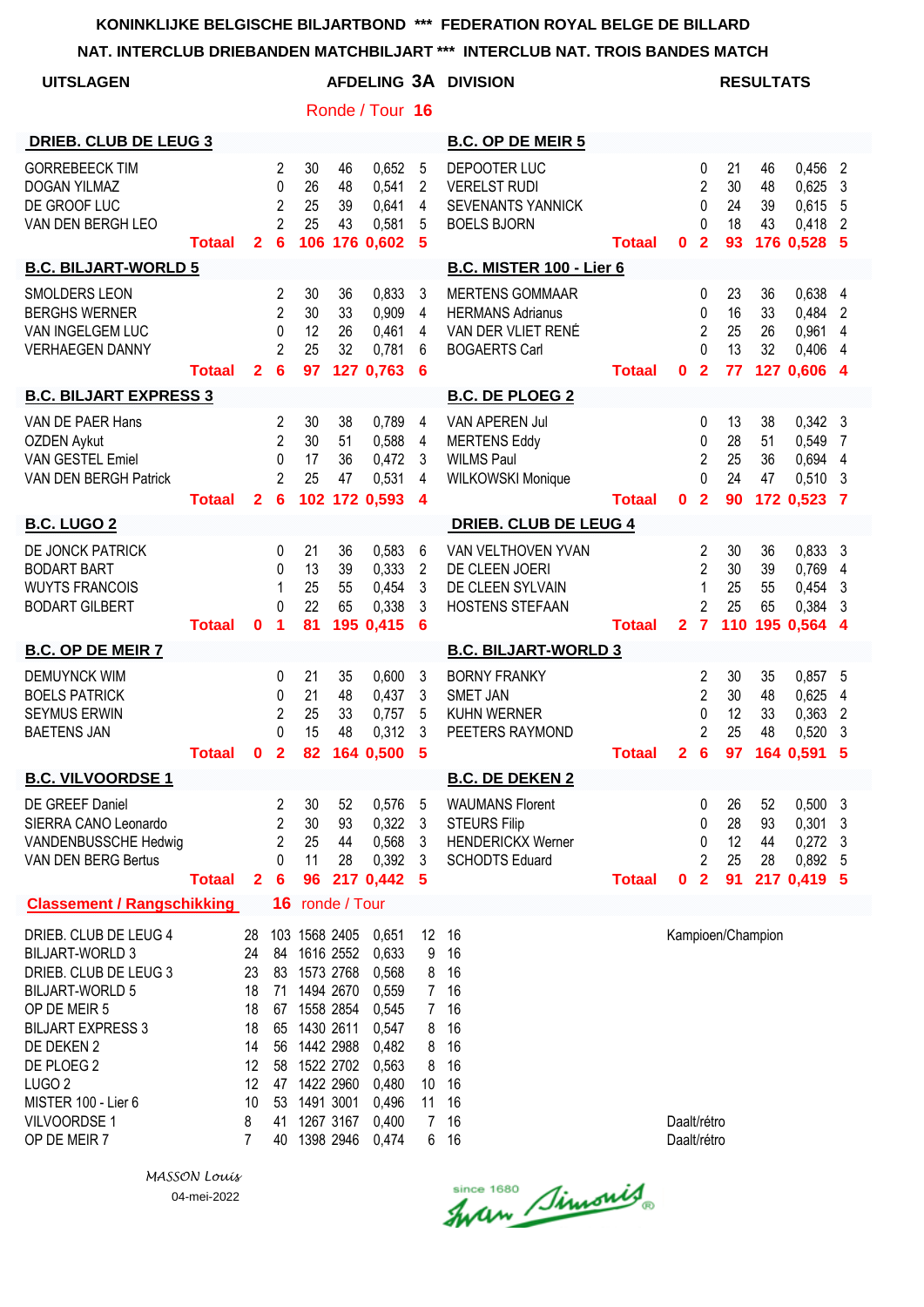**NAT. INTERCLUB DRIEBANDEN MATCHBILJART \*\*\* INTERCLUB NAT. TROIS BANDES MATCH**

| <b>UITSLAGEN</b>                                                                                                                                                                                                                                         |                 |                                                                    |                                                                |                                        |                                                                                                                                |                                                                                                          |                                                                                                                 | <b>AFDELING 3B DIVISION</b>                                                                           |               |                            |                                                                            | <b>RESULTATS</b>            |                      |                                                           |                                                                      |
|----------------------------------------------------------------------------------------------------------------------------------------------------------------------------------------------------------------------------------------------------------|-----------------|--------------------------------------------------------------------|----------------------------------------------------------------|----------------------------------------|--------------------------------------------------------------------------------------------------------------------------------|----------------------------------------------------------------------------------------------------------|-----------------------------------------------------------------------------------------------------------------|-------------------------------------------------------------------------------------------------------|---------------|----------------------------|----------------------------------------------------------------------------|-----------------------------|----------------------|-----------------------------------------------------------|----------------------------------------------------------------------|
|                                                                                                                                                                                                                                                          |                 |                                                                    |                                                                |                                        |                                                                                                                                | Ronde / Tour 16                                                                                          |                                                                                                                 |                                                                                                       |               |                            |                                                                            |                             |                      |                                                           |                                                                      |
| <b>MAASLANDSE BA. 2</b>                                                                                                                                                                                                                                  |                 |                                                                    |                                                                |                                        |                                                                                                                                |                                                                                                          |                                                                                                                 | <b>FORTUNA1</b>                                                                                       |               |                            |                                                                            |                             |                      |                                                           |                                                                      |
| <b>SCHOLS Daan</b><br>CALTABELLOTTA Ignazio<br><b>KIZKAPAN Yusuf</b><br><b>KILIC Mehmet</b>                                                                                                                                                              | <b>Totaal</b>   | $\mathbf{0}$                                                       | 0<br>0<br>0<br>$\overline{2}$<br>$\overline{2}$                | 28<br>23<br>19<br>25<br>95             | 47<br>46<br>42<br>42                                                                                                           | 0,595<br>0,500<br>0,452<br>0,595<br>177 0,536                                                            | 3<br>4<br>4<br>3<br>$\overline{\mathbf{4}}$                                                                     | <b>KEUTEN Ludy</b><br>GODEYNE Jean<br><b>GEERLINGS Jacky</b><br><b>TELENG Sjaak</b>                   | <b>Totaal</b> | $\overline{2}$             | $\overline{2}$<br>$\overline{2}$<br>$\overline{2}$<br>$\Omega$<br>6        | 30<br>30<br>25<br>12<br>97  | 47<br>46<br>42<br>42 | 0,638<br>0,652<br>0,595<br>0,285<br>177 0,548 5           | - 3<br>$\overline{4}$<br>5<br>$\overline{2}$                         |
| <b>B.C. VOTTEM 1</b>                                                                                                                                                                                                                                     |                 |                                                                    |                                                                |                                        |                                                                                                                                |                                                                                                          |                                                                                                                 | R.C. GARNIER 1                                                                                        |               |                            |                                                                            |                             |                      |                                                           |                                                                      |
| <b>ERNST Georges</b><br>LEMESTREZ Sébastien<br><b>LISMONT Daniel</b><br>WILLEMSEN Stéphane                                                                                                                                                               | <b>Totaal</b>   | 1                                                                  | 0<br>2<br>0<br>$\overline{2}$<br>$\overline{\mathbf{4}}$       | 16<br>30<br>21<br>25<br>92             | 29<br>64<br>42<br>60                                                                                                           | 0,551<br>0,468<br>0,500<br>0,416<br>195 0,471                                                            | 5<br>5<br>3<br>5<br>5                                                                                           | <b>PEETERMANS Gerrit</b><br>NICOLAES Johan<br><b>BERVOETS Frans</b><br><b>TREVELS Rudy</b>            | <b>Totaal</b> | 1                          | 2<br>0<br>2<br>$\Omega$<br>$\overline{\mathbf{4}}$                         | 30<br>22<br>25<br>19<br>96  | 29<br>64<br>42<br>60 | 1,034 5<br>0,343<br>0,595<br>0,316<br>195 0,492 5         | 3<br>3<br>$\overline{4}$                                             |
| <b>B.C. WELKENRAEDT 1</b>                                                                                                                                                                                                                                |                 |                                                                    |                                                                |                                        |                                                                                                                                |                                                                                                          |                                                                                                                 | A.C. CHARLEROI SUD 1                                                                                  |               |                            |                                                                            |                             |                      |                                                           |                                                                      |
| <b>FRYNS Martin</b><br><b>HOMPESCH Henri</b><br>OPSOMER Roger<br><b>BECKERS Danny</b>                                                                                                                                                                    | <b>Totaal</b>   | 0                                                                  | 0<br>0<br>0<br>$\Omega$<br>$\mathbf{0}$                        | 28<br>28<br>22<br>20<br>98             | 68<br>48<br>47<br>62                                                                                                           | 0,411<br>0,583<br>0,468<br>0,322<br>225 0,435                                                            | 4<br>3<br>5<br>3<br>5                                                                                           | <b>MARECHAL Philippe</b><br>MARECHAL Stephane<br><b>GUSTINELLI Angelo</b><br>GILLARD Jonathan         | <b>Totaal</b> |                            | 2<br>$\overline{2}$<br>$\overline{c}$<br>$\overline{2}$<br>28              | 30<br>30<br>25<br>25        | 68<br>48<br>47<br>62 | 0,441<br>0,625<br>0,531<br>0,403<br>110 225 0,488 2       | $\overline{2}$<br>$\overline{2}$<br>$\overline{2}$<br>$\overline{2}$ |
| <b>B.C. HERSTALIEN 4</b>                                                                                                                                                                                                                                 |                 |                                                                    |                                                                |                                        |                                                                                                                                |                                                                                                          |                                                                                                                 | <b>MAASLANDSE BA. 1</b>                                                                               |               |                            |                                                                            |                             |                      |                                                           |                                                                      |
| <b>QUETELARD Daniel</b><br>MAYEUR Jeannot<br><b>LHOEST Daniel</b><br><b>RASQUIN Eric</b>                                                                                                                                                                 | <b>Totaal</b>   | $\mathbf{0}$                                                       | 0<br>0<br>0<br>0<br>$\mathbf{0}$                               | 15<br>13<br>$\overline{7}$<br>17<br>52 | 34<br>31<br>24<br>42                                                                                                           | 0,441<br>0,419<br>0,291<br>0,404<br>131 0,396                                                            | 4<br>$\overline{2}$<br>$\overline{2}$<br>2<br>$\overline{\bf{4}}$                                               | MONNISSEN Mathy<br><b>JANSSEN Maarten</b><br><b>MEUSEN Wilco</b><br><b>JACOBS Heinz</b>               | <b>Totaal</b> |                            | $\overline{2}$<br>$\overline{2}$<br>$\overline{c}$<br>$\overline{2}$<br>28 | 30<br>30<br>25<br>25<br>110 | 34<br>31<br>24<br>42 | 0,882 9<br>0,967<br>1,041<br>0,595<br>131 0,839           | 4<br>5<br>3<br>-9                                                    |
| <b>R.C. GARNIER 2</b>                                                                                                                                                                                                                                    |                 |                                                                    |                                                                |                                        |                                                                                                                                |                                                                                                          |                                                                                                                 | <b>B.C. HERSTALIEN 3</b>                                                                              |               |                            |                                                                            |                             |                      |                                                           |                                                                      |
| <b>PEETERS Geert</b><br><b>VAN ORSHAEGEN Jens</b><br>VAN DEN BRANDE Jan<br><b>VANHERWEGEN William</b>                                                                                                                                                    | <b>Totaal 1</b> |                                                                    | 2<br>2<br>0<br>0<br>$\boldsymbol{4}$                           | 30<br>30<br>22<br>11<br>93             | 37<br>38<br>46<br>42                                                                                                           | 0,810<br>0,789<br>0,478<br>0,261<br>163 0,570                                                            | 5<br>6<br>3<br>3<br>6                                                                                           | <b>MARZIALE Pascal</b><br><b>JETTEN Karina</b><br><b>BEYERS Albert</b><br><b>LEJEUNE Fabrice</b>      | Totaal 1 4    |                            | 0<br>0<br>$\overline{2}$<br>$\overline{2}$                                 | 28<br>24<br>25<br>25        | 37<br>38<br>46<br>42 | 0,756<br>0,631<br>0,543<br>0,595<br>102 163 0,625         | - 5<br>4<br>4<br>3<br>5                                              |
| <b>R.B.C. DISONAIS 1</b>                                                                                                                                                                                                                                 |                 |                                                                    |                                                                |                                        |                                                                                                                                |                                                                                                          |                                                                                                                 | <b>K.B.C. COURONNE Royale 2</b>                                                                       |               |                            |                                                                            |                             |                      |                                                           |                                                                      |
| <b>AUSSEMS Maximilien</b><br><b>RANDAXHE Patrick</b><br><b>BARILLARO Régis</b><br>PETERS Julien                                                                                                                                                          | <b>Totaal</b>   | $\overline{2}$                                                     | 2<br>2<br>2<br>2<br>8                                          | 30<br>30<br>25<br>25                   | 22<br>43<br>42<br>48                                                                                                           | 1,363<br>0,697<br>0,595<br>0,520<br>110 155 0,709                                                        | 7<br>5<br>3<br>3<br>$\overline{7}$                                                                              | <b>WINCKELMANS Marc</b><br><b>LETEN Christian</b><br><b>DEMAERSCHALK Eric</b><br>VAN VAERENBERGH Marc | <b>Totaal</b> | $\mathbf{0}$               | 0<br>0<br>0<br>0<br>$\mathbf 0$                                            | 16<br>26<br>20<br>19<br>81  | 22<br>43<br>42<br>48 | $0,727$ 3<br>0,604 3<br>0,476 2<br>0,395 3<br>155 0,522 3 |                                                                      |
| <b>Classement / Rangschikking</b>                                                                                                                                                                                                                        |                 |                                                                    | 16                                                             |                                        | ronde / Tour                                                                                                                   |                                                                                                          |                                                                                                                 |                                                                                                       |               |                            |                                                                            |                             |                      |                                                           |                                                                      |
| MAASLANDSE BA. 1<br><b>HERSTALIEN 3</b><br><b>DISONAIS1</b><br>FORTUNA 1<br><b>COURONNE Royale 2</b><br><b>GARNIER 1</b><br>CHARLEROI SUD 1<br><b>WELKENRAEDT1</b><br>VOTTEM <sub>1</sub><br><b>GARNIER 2</b><br><b>HERSTALIEN 4</b><br>MAASLANDSE BA. 2 |                 | 31<br>24<br>22<br>19<br>17<br>16<br>15<br>15<br>14<br>14<br>5<br>0 | 89<br>86<br>71<br>64<br>59<br>59<br>57<br>57<br>55<br>34<br>20 | 117 1735 2266<br>1648 2821             | 1630 2674<br>1549 2968<br>1536 2954<br>1539 2992<br>1534 3000<br>1555 3133<br>1417 3104<br>1490 3061<br>1259 3069<br>1284 3186 | 0,765<br>0,584<br>0,609<br>0,521<br>0,519<br>0,514<br>0,511<br>0,496<br>0,456<br>0,486<br>0,410<br>0,403 | 10 <sup>°</sup><br>8<br>8<br>9<br>$\overline{7}$<br>6<br>6<br>10 <sup>°</sup><br>10 <sup>°</sup><br>8<br>6<br>7 | 16<br>16<br>16<br>16<br>16<br>16<br>16<br>16<br>16<br>16<br>16<br>16                                  |               | Daalt/rétro<br>Daalt/rétro |                                                                            | Kampioen/Champion           |                      |                                                           |                                                                      |

Since 1680 Simonis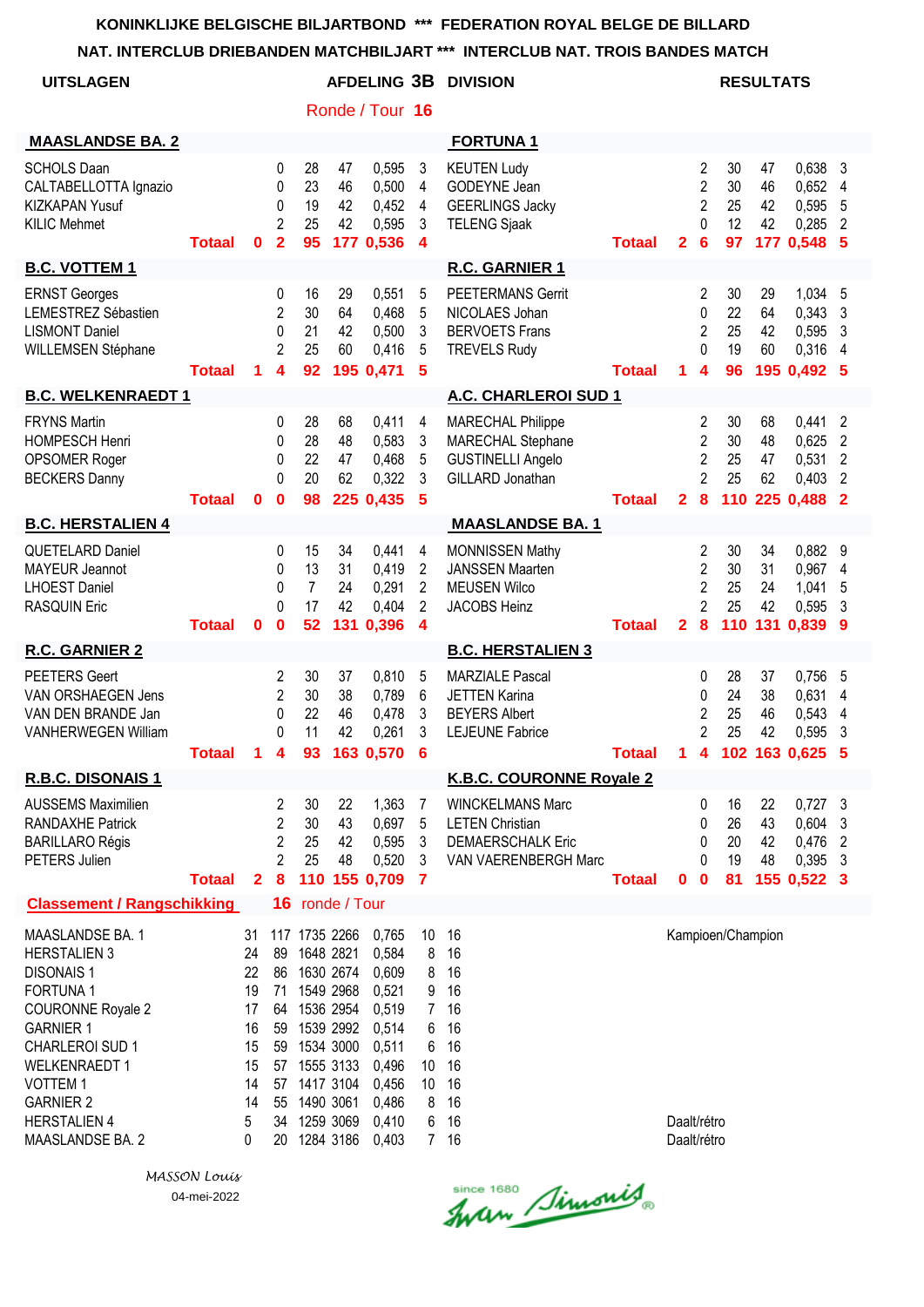#### **NAT. INTERCLUB DRIEBANDEN MATCHBILJART \*\*\* INTERCLUB NAT. TROIS BANDES MATCH**

| <b>UITSLAGEN</b>                                                                                                                                                                                                                                     |                          |                                                                   |                                                                                  |                                                                                                                                                                   |                      |                                                                                                          |                                                                            | <b>AFDELING 3C DIVISION</b>                                                                          |               |                            |                                                           | <b>RESULTATS</b>           |                      |                                                       |                                  |
|------------------------------------------------------------------------------------------------------------------------------------------------------------------------------------------------------------------------------------------------------|--------------------------|-------------------------------------------------------------------|----------------------------------------------------------------------------------|-------------------------------------------------------------------------------------------------------------------------------------------------------------------|----------------------|----------------------------------------------------------------------------------------------------------|----------------------------------------------------------------------------|------------------------------------------------------------------------------------------------------|---------------|----------------------------|-----------------------------------------------------------|----------------------------|----------------------|-------------------------------------------------------|----------------------------------|
|                                                                                                                                                                                                                                                      |                          |                                                                   |                                                                                  |                                                                                                                                                                   |                      | Ronde / Tour 16                                                                                          |                                                                            |                                                                                                      |               |                            |                                                           |                            |                      |                                                       |                                  |
| <b>B.C. K.O.T - MEER 1</b>                                                                                                                                                                                                                           |                          |                                                                   |                                                                                  |                                                                                                                                                                   |                      |                                                                                                          |                                                                            | <b>B.C. BILJART EXPRESS 2</b>                                                                        |               |                            |                                                           |                            |                      |                                                       |                                  |
| VANGENECHTEN BRYAN<br>VAN STAPPEN LUC<br>VANTOURNHOUT Jozef<br>VAN DER VELDEN JAN                                                                                                                                                                    | <b>Totaal</b>            | 0                                                                 | 2<br>0<br>0<br>$\Omega$<br>$\mathbf{2}$                                          | 30<br>15<br>18<br>21<br>84                                                                                                                                        | 23<br>30<br>48<br>37 | 1,304<br>0,500<br>0,375<br>0,567<br>138 0,608                                                            | 8<br>2<br>4<br>5<br>8                                                      | <b>STRZELECKI RICHARD</b><br><b>VRANCKX DIRK</b><br>PROOST RONNY<br><b>DEVOGHT TONY</b>              | <b>Totaal</b> | $\mathbf{2}$               | 0<br>2<br>$\overline{2}$<br>$\overline{2}$<br>6           | 22<br>30<br>25<br>25       | 23<br>30<br>48<br>37 | 0,956 4<br>1,000<br>0,520<br>0,675<br>102 138 0,739   | 4<br>3<br>4<br>- 4               |
| <b>B.C. BILJART-WORLD 2</b>                                                                                                                                                                                                                          |                          |                                                                   |                                                                                  |                                                                                                                                                                   |                      |                                                                                                          |                                                                            | K.B.C. DE GOEIE QUEUE 1                                                                              |               |                            |                                                           |                            |                      |                                                       |                                  |
| VAN APERS WESLEY<br><b>DENS ROBBY</b><br>VAN DESSEL SVEN<br><b>CARENS FRANS</b>                                                                                                                                                                      | <b>Totaal</b>            | $\mathbf{2}$                                                      | 0<br>2<br>$\overline{2}$<br>2<br>$6\phantom{1}6$                                 | 28<br>30<br>25<br>25                                                                                                                                              | 46<br>55<br>59<br>38 | 0,608<br>0,545<br>0,423<br>0,657<br>108 198 0,545                                                        | 3<br>3<br>4<br>5<br>5                                                      | <b>VERCALSTEREN TOM</b><br><b>VERVOORT ALFONS</b><br><b>BOSSAERTS STEVE</b><br><b>VERHOEVEN DIRK</b> | <b>Totaal</b> | $\mathbf 0$                | 2<br>$\Omega$<br>0<br>$\Omega$<br>$\overline{\mathbf{2}}$ | 30<br>28<br>24<br>20       | 46<br>55<br>59<br>38 | 0,652<br>0,509<br>0,406<br>0,526<br>102 198 0,515 5   | 5<br>3<br>4<br>4                 |
| <b>B.C. DE PLOEG 3</b>                                                                                                                                                                                                                               |                          |                                                                   |                                                                                  |                                                                                                                                                                   |                      |                                                                                                          |                                                                            | <b>B.C. OP DE MEIR 6</b>                                                                             |               |                            |                                                           |                            |                      |                                                       |                                  |
| DE LEERSNIJDER CHRIST<br><b>VANDERZANDE PATRICK</b><br>LE BRUYN LUC<br>LE BRUYN DANIELLE                                                                                                                                                             | <b>Totaal</b>            | 2 <sup>1</sup>                                                    | $\overline{2}$<br>$\overline{2}$<br>$\overline{2}$<br>$\overline{2}$<br>$\bf{8}$ | 30<br>30<br>25<br>25                                                                                                                                              | 47<br>32<br>43<br>58 | 0.638<br>0,937<br>0,581<br>0,431<br>110 180 0,611                                                        | 4<br>6<br>4<br>4<br>6                                                      | <b>LAMBRECHTS JOS</b><br><b>SYSMANS FRANS</b><br><b>GULLENTOPS WALTER</b><br><b>HELLEMANS PETER</b>  | <b>Totaal</b> | 0                          | 0<br>0<br>0<br>$\Omega$<br>$\mathbf 0$                    | 26<br>18<br>11<br>16<br>71 | 47<br>32<br>43<br>58 | $0,553$ 4<br>0,562 4<br>0,255<br>0,275<br>180 0.394 4 | $\overline{2}$<br>$\overline{2}$ |
| <b>T.B.A. BILJARTPALACE 3</b>                                                                                                                                                                                                                        |                          |                                                                   |                                                                                  |                                                                                                                                                                   |                      |                                                                                                          |                                                                            | <b>B.C. LUGO 1</b>                                                                                   |               |                            |                                                           |                            |                      |                                                       |                                  |
| VAN DEN OUWELANT JAN<br><b>HERMANS DIRK</b><br><b>SOMMEN ANDRE</b><br><b>MAES JEF</b>                                                                                                                                                                | <b>Totaal</b>            | 1                                                                 | 2<br>$\overline{2}$<br>$\Omega$<br>$\Omega$<br>4                                 | 30<br>30<br>20<br>20<br>100                                                                                                                                       | 30<br>33<br>43<br>41 | 1,000<br>0,909<br>0,465<br>0,487<br>147 0,680                                                            | 5<br>6<br>3<br>4<br>6                                                      | DE GROOF JAN<br>DE BONDT RUDI<br><b>BREES JOZEF</b><br><b>DILLEN PAUL</b>                            | <b>Totaal</b> | 1                          | 0<br>0<br>2<br>$\overline{2}$<br>4                        | 21<br>28<br>25<br>25<br>99 | 30<br>33<br>43<br>41 | 0,700<br>0,848<br>0,581<br>0,609<br>147 0,673 6       | 3<br>6<br>4<br>3                 |
| <b>B.C. OP DE MEIR 4</b>                                                                                                                                                                                                                             |                          |                                                                   |                                                                                  |                                                                                                                                                                   |                      |                                                                                                          |                                                                            | <b>B.C. BILJART-WORLD 4</b>                                                                          |               |                            |                                                           |                            |                      |                                                       |                                  |
| <b>ENGELS JIMMY</b><br>VAN DER AUWERA IVAN<br><b>BRUNEEL PAUL</b><br><b>VERGAUWEN WESLEY</b>                                                                                                                                                         | Totaal 2 8 110 148 0,743 |                                                                   | 2<br>2<br>$\overline{2}$<br>$\mathfrak{p}$                                       | 30<br>30<br>25<br>25                                                                                                                                              | 32<br>32<br>48<br>36 | 0,937<br>0,937<br>0,520<br>0,694                                                                         | 5<br>6<br>6<br>3<br>6                                                      | <b>LEYS ANDRÉ</b><br><b>NEYENS STEFAN</b><br><b>NEYENS PAUL</b><br><b>LAUWERIJS Daniel</b>           | <b>Totaal</b> | $0\quad 0$                 | 0<br>0<br>0<br>$\Omega$                                   | 28<br>15<br>22<br>16<br>81 | 32<br>32<br>48<br>36 | 0,875<br>0,468<br>0,458<br>0,444<br>148 0,547 4       | 4<br>3<br>4<br>2                 |
| <b>B.C. DE DEKEN 3</b>                                                                                                                                                                                                                               |                          |                                                                   |                                                                                  |                                                                                                                                                                   |                      |                                                                                                          |                                                                            | <b>B.C. ZEVENBERGEN 1</b>                                                                            |               |                            |                                                           |                            |                      |                                                       |                                  |
| DE BUSSER ERIC<br><b>CAERS FREDDY</b><br>VAN GEYT RONALD<br>NIELSEN FREDERIK                                                                                                                                                                         | <b>Totaal</b>            | $\bf{0}$                                                          | 0<br>0<br>2<br>$\mathbf{0}$<br>$\overline{2}$                                    | 28<br>24<br>25<br>22<br>99                                                                                                                                        | 36<br>48<br>42<br>50 | 0,777<br>0,500<br>0,595<br>0,440<br>176 0,562                                                            | 5<br>3<br>4<br>4<br>-5                                                     | <b>BUELENS STEVEN</b><br><b>BUELENS JAIMIE</b><br><b>WYCKMANS WALTER</b><br><b>MEEL HARTWIG</b>      | <b>Totaal</b> | $\mathbf{2}$               | 2<br>$\overline{2}$<br>0<br>2<br>$6\phantom{1}6$          | 30<br>30<br>18<br>25       | 36<br>48<br>42<br>50 | 0,833 5<br>0,625<br>0,428<br>0,500<br>103 176 0,585 5 | 4<br>3<br>5                      |
| <b>Classement / Rangschikking</b>                                                                                                                                                                                                                    |                          |                                                                   | 16                                                                               |                                                                                                                                                                   | ronde / Tour         |                                                                                                          |                                                                            |                                                                                                      |               |                            |                                                           |                            |                      |                                                       |                                  |
| <b>BILJART-WORLD 2</b><br>OP DE MEIR 4<br>DE DEKEN 3<br>K.O.T - MEER 1<br><b>BILJARTPALACE 3</b><br>DE PLOEG 3<br><b>BILJART EXPRESS 2</b><br><b>ZEVENBERGEN1</b><br><b>BILJART-WORLD 4</b><br>LUGO <sub>1</sub><br>DE GOEIE QUEUE 1<br>OP DE MEIR 6 |                          | 29<br>23<br>21<br>20<br>20<br>19<br>17<br>14<br>12<br>9<br>6<br>2 | 96<br>76<br>77<br>70<br>69<br>57<br>48<br>38<br>30                               | 1665 2484<br>88 1556 2512<br>1562 2633<br>1605 2442<br>74 1562 2550<br>1538 2582<br>1578 2429<br>1486 2625<br>1411 2623<br>45 1386 2652<br>1393 2775<br>1363 2847 |                      | 0,670<br>0,619<br>0,593<br>0,657<br>0,612<br>0,595<br>0,649<br>0,566<br>0,537<br>0,522<br>0,501<br>0,478 | 9<br>10 <sup>°</sup><br>8<br>9<br>8<br>6<br>9<br>8<br>6<br>9<br>8<br>10 16 | 16<br>16<br>16<br>16<br>16<br>16<br>16<br>16<br>16<br>16<br>16                                       |               | Daalt/rétro<br>Daalt/rétro |                                                           | Kampioen/Champion          |                      |                                                       |                                  |

Since 1680 Simonis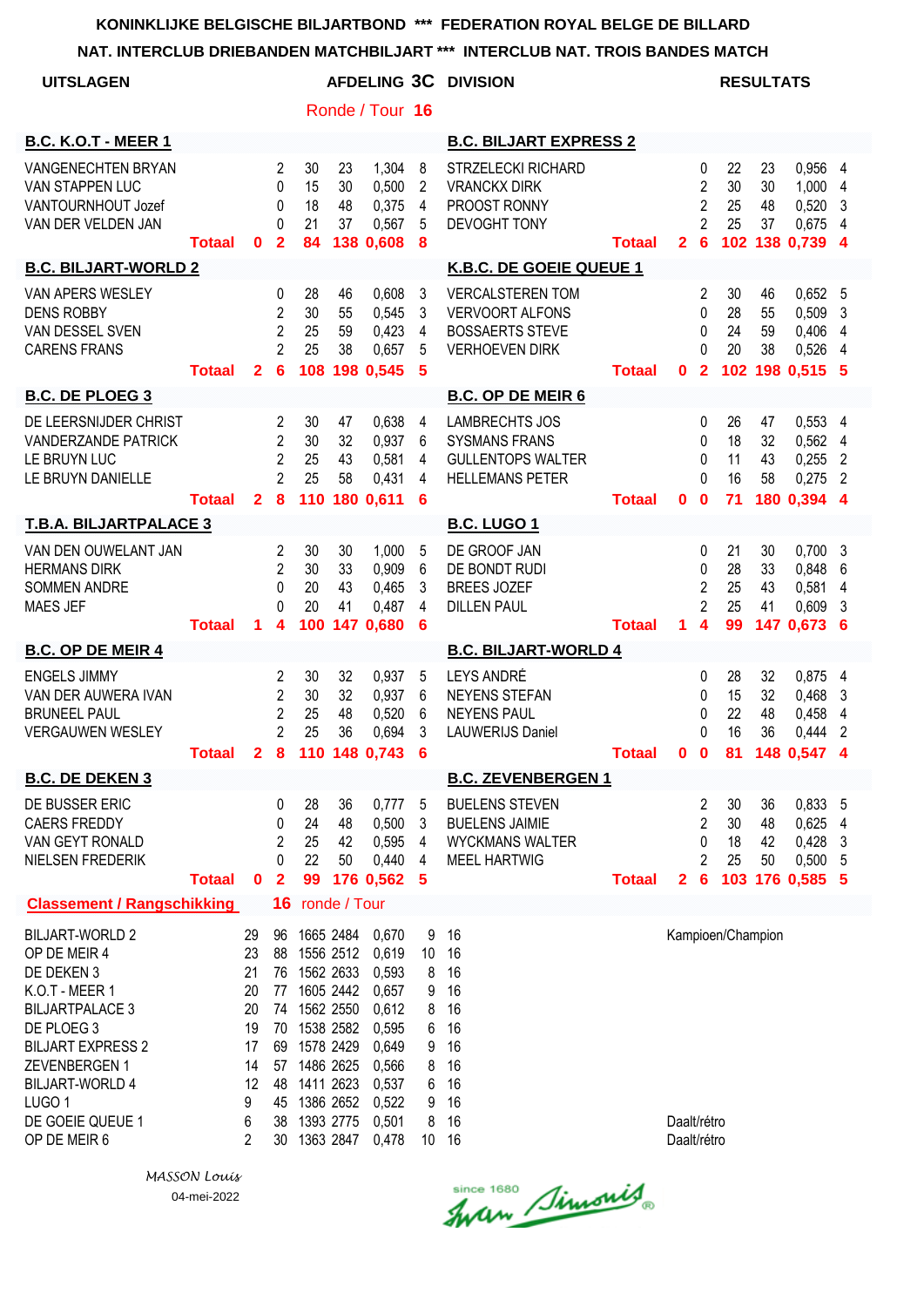#### **NAT. INTERCLUB DRIEBANDEN MATCHBILJART \*\*\* INTERCLUB NAT. TROIS BANDES MATCH**

| <b>UITSLAGEN</b>                                                                                                                                                                                                                             |               |                                                                      |                                                                            |                             |                                                                                                                                             | Ronde / Tour 16                                                                                          |                                                                                                                             | <b>AFDELING 3D DIVISION</b>                                                             |               |                            |                                                                                   | <b>RESULTATS</b>           |                      |                                                               |                               |
|----------------------------------------------------------------------------------------------------------------------------------------------------------------------------------------------------------------------------------------------|---------------|----------------------------------------------------------------------|----------------------------------------------------------------------------|-----------------------------|---------------------------------------------------------------------------------------------------------------------------------------------|----------------------------------------------------------------------------------------------------------|-----------------------------------------------------------------------------------------------------------------------------|-----------------------------------------------------------------------------------------|---------------|----------------------------|-----------------------------------------------------------------------------------|----------------------------|----------------------|---------------------------------------------------------------|-------------------------------|
| K.B.C. ONS HUIS 1                                                                                                                                                                                                                            |               |                                                                      |                                                                            |                             |                                                                                                                                             |                                                                                                          |                                                                                                                             | <b>K.B.C. KORTRIJKSE 3</b>                                                              |               |                            |                                                                                   |                            |                      |                                                               |                               |
| <b>TEMMERMAN Walter</b><br><b>GILLADE Luc</b><br><b>VAN MALDER Dirk</b><br><b>VAN DIJCK Philip</b>                                                                                                                                           | <b>Totaal</b> | 0                                                                    | 0<br>0<br>2<br>0<br>$\overline{2}$                                         | 25<br>17<br>25<br>12<br>79  | 41<br>31<br>33<br>22                                                                                                                        | 0,609<br>0,548<br>0,757<br>0,545<br>127 0.622                                                            | 4<br>$\overline{2}$<br>5<br>3<br>5                                                                                          | VAN COILLIE Francky<br><b>LEMAN Willy</b><br><b>LEMAN Gwen</b><br>DE RYNCK Ivan         | <b>Totaal</b> | $\mathbf{2}$               | 2<br>$\overline{2}$<br>$\mathbf 0$<br>$\overline{2}$<br>6                         | 30<br>30<br>21<br>25       | 41<br>31<br>33<br>22 | $0,731$ 5<br>0,967<br>0,636<br>1,136<br>106 127 0,834         | 4<br>3<br>7<br>$\overline{7}$ |
| K.B.C. METRO 1                                                                                                                                                                                                                               |               |                                                                      |                                                                            |                             |                                                                                                                                             |                                                                                                          |                                                                                                                             | K.B.C. BRUGSE 2                                                                         |               |                            |                                                                                   |                            |                      |                                                               |                               |
| <b>ROSSEL Bart</b><br><b>HOFMAN Raf</b><br><b>DUPONT Jean-Claude</b><br><b>LEURIDON Jean-Pierre</b>                                                                                                                                          | <b>Totaal</b> | $\mathbf{0}$                                                         | 0<br>0<br>0<br>$\Omega$<br>$\mathbf 0$                                     | 29<br>29<br>23<br>15<br>96  | 43<br>48<br>76<br>53                                                                                                                        | 0,674<br>0,604<br>0,302<br>0,283<br>220 0,436                                                            | 5<br>6<br>$\overline{4}$<br>4<br>6                                                                                          | <b>PRIEUS Andy</b><br><b>SERWEYTENS Lieven</b><br>DE CLERCK Jean<br><b>SEYS Herbert</b> | <b>Totaal</b> | $\mathbf{2}$               | 2<br>$\overline{2}$<br>$\overline{2}$<br>$\mathfrak{p}$<br>8                      | 30<br>30<br>25<br>25       | 43<br>48<br>76<br>53 | 0,697<br>0,625<br>0,328<br>0,471<br>110 220 0,500             | - 7<br>6<br>4<br>3<br>7       |
| <b>B.C. T SLEEPBOOTJE 1</b>                                                                                                                                                                                                                  |               |                                                                      |                                                                            |                             |                                                                                                                                             |                                                                                                          |                                                                                                                             | <b>B.C. QUALITY ZELE 1</b>                                                              |               |                            |                                                                                   |                            |                      |                                                               |                               |
| DE WITTE Jeffrey<br><b>ROSIER Nick</b><br>DE LEEUW Willy<br><b>THUY Marc</b>                                                                                                                                                                 | <b>Totaal</b> | 1                                                                    | 2<br>$\Omega$<br>$\mathbf{0}$<br>$\mathfrak{p}$<br>$\overline{\mathbf{4}}$ | 30<br>28<br>23<br>25<br>106 | 38<br>37<br>45<br>42                                                                                                                        | 0,789<br>0,756<br>0,511<br>0,595<br>162 0,654                                                            | 5<br>4<br>4<br>3<br>5                                                                                                       | RAEMDONCK Tommy<br><b>DUPONT Franky</b><br><b>BAETENS Marc</b><br><b>BOONE Koen</b>     | <b>Totaal</b> | 1                          | 0<br>2<br>$\overline{2}$<br>0<br>$\overline{\mathbf{4}}$                          | 26<br>30<br>25<br>15<br>96 | 38<br>37<br>45<br>42 | 0,684<br>0,810<br>0,555<br>0,357<br>162 0,592 5               | -3<br>4<br>5<br>-4            |
| <b>B.C. RISQUONS TOUT 1</b>                                                                                                                                                                                                                  |               |                                                                      |                                                                            |                             |                                                                                                                                             |                                                                                                          |                                                                                                                             | <b>B.C. ACADEMIE CENTRUM GENT</b>                                                       |               |                            |                                                                                   |                            |                      |                                                               |                               |
| <b>FLORIN Marc</b><br>VANDEMAELE Paul-André<br><b>DENEUT Johan</b><br><b>GUENEZ Christophe</b>                                                                                                                                               | <b>Totaal</b> | $\mathbf{0}$                                                         | 0<br>0<br>0<br>2<br>$\overline{2}$                                         | 24<br>20<br>18<br>25<br>87  | 41<br>42<br>51<br>41                                                                                                                        | 0,585<br>0,476<br>0,352<br>0,609<br>175 0,497                                                            | 5<br>$\overline{2}$<br>2<br>$\overline{4}$<br>5                                                                             | <b>SONCK Robby</b><br><b>WILLEMS Peter</b><br><b>DUJARDIN Luc</b><br>DE MEYER Eric      | Totaal        | $\mathbf{2}$               | $\overline{2}$<br>$\overline{2}$<br>$\overline{2}$<br>$\Omega$<br>$6\phantom{1}6$ | 30<br>30<br>25<br>12<br>97 | 41<br>42<br>51<br>41 | 0,731<br>0,714<br>0,490<br>0,292<br>175 0,554                 | 3<br>6<br>5<br>-5<br>6        |
| <b>B.C. DOS ROESELARE 1</b>                                                                                                                                                                                                                  |               |                                                                      |                                                                            |                             |                                                                                                                                             |                                                                                                          |                                                                                                                             | <b>B.C. DE WITTE MOLEN 2</b>                                                            |               |                            |                                                                                   |                            |                      |                                                               |                               |
| <b>DEBAES</b> Peter<br>VANLAUWE Stephan<br><b>HOUTHAEVE Jean-Marie</b><br><b>LEYN Philippe</b>                                                                                                                                               | Totaal 0 2    |                                                                      | $\bf{0}$<br>0<br>$\Omega$<br>2                                             | 16<br>16<br>23<br>25<br>80  | 38<br>41<br>32<br>58                                                                                                                        | 0,421<br>0,390<br>0,718<br>0,431<br>169 0,473                                                            | 5<br>$\overline{2}$<br>5<br>5<br>$\overline{5}$                                                                             | <b>SCHIETTECATTE Yves</b><br><b>STERCKVAL Michel</b><br>DE WOLF Alfons<br>DE MOL Eddy   | <b>Totaal</b> |                            | 2<br>$\overline{2}$<br>$\overline{2}$<br>0                                        | 30<br>30<br>25<br>18       | 38<br>41<br>32<br>58 | 0,789<br>0,731<br>0,781<br>0,310<br>2 6 103 169 0,609         | 5<br>4<br>5<br>2              |
| <b>B.C. KASTEELDREEF 2</b>                                                                                                                                                                                                                   |               |                                                                      |                                                                            |                             |                                                                                                                                             |                                                                                                          |                                                                                                                             | K.B.C. BRUGSE 3                                                                         |               |                            |                                                                                   |                            |                      |                                                               |                               |
| <b>DUYTSCHAEVER Peter</b><br><b>DEVLIEGER Raoul</b><br><b>LUTTENS Arnold</b><br>VERMEERSCH Ivan                                                                                                                                              | <b>Totaal</b> | $\mathbf{2}$                                                         | $\overline{c}$<br>$\overline{2}$<br>2<br>2<br>8                            | 30<br>30<br>25<br>25        | 31<br>47<br>32<br>44                                                                                                                        | 0,967<br>0,638<br>0,781<br>0,568<br>110 154 0,714                                                        | $\overline{5}$<br>3<br>7<br>3<br>7                                                                                          | DE BAERE Eddy<br><b>FLAMEE Kurt</b><br><b>DUMON Dirk</b><br><b>MEERSMAN Christ</b>      | <b>Totaal</b> | $\mathbf{0}$               | 0<br>0<br>0<br>$\Omega$<br>$\bf{0}$                                               | 23<br>15<br>10<br>13<br>61 | 31<br>47<br>32<br>44 | $0,741$ 6<br>0,319 4<br>$0,312$ 2<br>$0,295$ 2<br>154 0,396 6 |                               |
| <b>Classement / Rangschikking</b>                                                                                                                                                                                                            |               |                                                                      |                                                                            | 16 ronde / Tour             |                                                                                                                                             |                                                                                                          |                                                                                                                             |                                                                                         |               |                            |                                                                                   |                            |                      |                                                               |                               |
| <b>KORTRIJKSE 3</b><br>ONS HUIS 1<br><b>QUALITY ZELE 1</b><br><b>BRUGSE 2</b><br>METRO 1<br>ACADEMIE CENTRUM GENT 1<br><b>RISQUONS TOUT 1</b><br><b>BRUGSE 3</b><br>T SLEEPBOOTJE 1<br>DOS ROESELARE 1<br>DE WITTE MOLEN 2<br>KASTEELDREEF 2 |               | 26<br>20<br>18<br>18<br>17<br>17<br>15<br>14<br>13<br>12<br>12<br>10 | 96<br>71<br>69<br>68<br>67<br>61<br>57<br>54<br>53<br>52<br>48             | 72 1538 2512                | 1667 2505<br>1538 2703<br>1546 2770<br>1602 2852<br>1552 2778<br>1492 2736<br>1373 2705<br>1476 2778<br>1411 2826<br>1433 2760<br>1528 2891 | 0,665<br>0,612<br>0,568<br>0,558<br>0,561<br>0,558<br>0,545<br>0,507<br>0,531<br>0,499<br>0,519<br>0,528 | 9<br>$\overline{7}$<br>7 <sup>1</sup><br>9<br>9<br>7 <sup>1</sup><br>8<br>7 <sup>7</sup><br>6<br>34<br>$7^{\circ}$<br>11 16 | 16<br>16<br>16<br>16<br>16<br>16<br>16<br>16<br>16<br>16<br>16                          |               | Daalt/rétro<br>Daalt/rétro |                                                                                   | Kampioen/Champion          |                      |                                                               |                               |

Since 1680 Simonis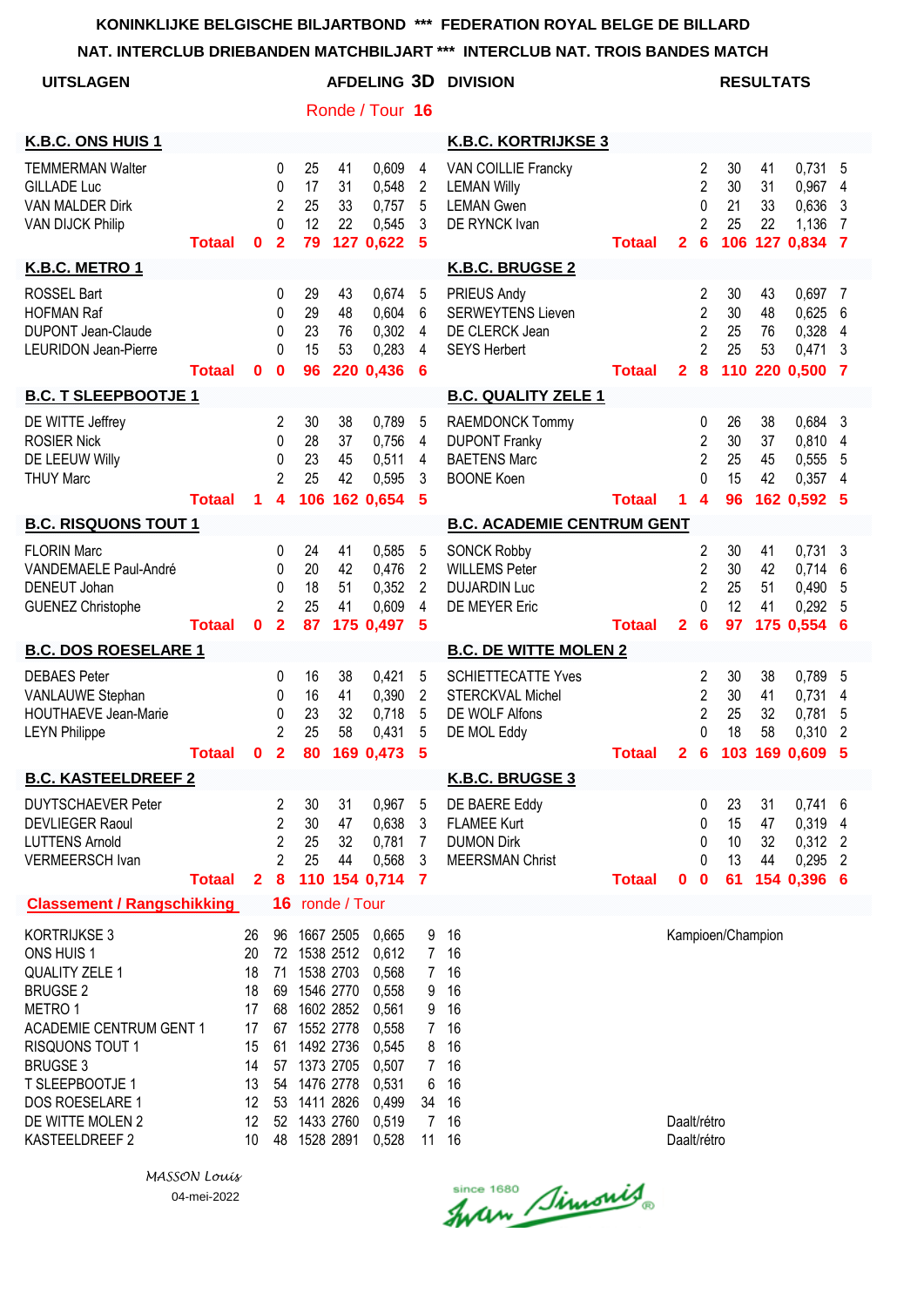**NAT. INTERCLUB DRIEBANDEN MATCHBILJART \*\*\* INTERCLUB NAT. TROIS BANDES MATCH**

| <b>UITSLAGEN</b>                                                                                    |               |                |                                                                                      |                            |                      |                                               |                                                                | AFDELING 4A DIVISION                                                                         |               |              |                                                                              |                            | <b>RESULTATS</b>     |                                                         |                                                                       |
|-----------------------------------------------------------------------------------------------------|---------------|----------------|--------------------------------------------------------------------------------------|----------------------------|----------------------|-----------------------------------------------|----------------------------------------------------------------|----------------------------------------------------------------------------------------------|---------------|--------------|------------------------------------------------------------------------------|----------------------------|----------------------|---------------------------------------------------------|-----------------------------------------------------------------------|
|                                                                                                     |               |                |                                                                                      |                            |                      | Ronde / Tour 16                               |                                                                |                                                                                              |               |              |                                                                              |                            |                      |                                                         |                                                                       |
| <b>BILLIARD PROMOTION TEAM 2</b>                                                                    |               |                |                                                                                      |                            |                      |                                               |                                                                | K.B.C. DE GOEIE QUEUE 3                                                                      |               |              |                                                                              |                            |                      |                                                         |                                                                       |
| <b>SCHEURWEGHS DAVE</b><br><b>VERVLIET ERIK</b><br><b>GOOSSENS WALTER</b><br><b>HENDRICKX FRANS</b> | <b>Totaal</b> | $\overline{2}$ | $\mathbf{1}$<br>$\overline{2}$<br>$\overline{2}$<br>$\overline{2}$<br>$\overline{7}$ | 25<br>25<br>20<br>20<br>90 | 41<br>43<br>40<br>31 | 0,609<br>0,581<br>0,500<br>0.645<br>155 0,580 | 4<br>3<br>3<br>$\mathcal{P}$<br>$\boldsymbol{A}$               | VANHOUT ALDO<br>PROOST EDDY<br>VAN CUYCK ALFONS<br><b>VANHOUT DINO</b>                       | <b>Totaal</b> | 0            | $\mathbf{1}$<br>$\Omega$<br>$\Omega$<br>$\Omega$<br>1                        | 25<br>21<br>18<br>3<br>67  | 41<br>43<br>40<br>31 | $0,609$ 5<br>0,488<br>$0,450$ 4<br>0,096<br>155 0,432 5 | $\overline{4}$<br>$\overline{\phantom{1}}$                            |
| K.B.C. BILJARTVRIENDEN Tu 4                                                                         |               |                |                                                                                      |                            |                      |                                               |                                                                | <b>B.C. BILJART EXPRESS 4</b>                                                                |               |              |                                                                              |                            |                      |                                                         |                                                                       |
| VAN DYCK LUC<br>SMOLDERS AD<br><b>CROLS HUGO</b><br><b>BORBURGH AB</b>                              | <b>Totaal</b> | 1.             | 2<br>0<br>0<br>$\mathfrak{p}$<br>$\overline{\mathbf{4}}$                             | 25<br>10<br>19<br>20<br>74 | 48<br>31<br>38<br>28 | 0,520<br>0,322<br>0,500<br>0,714<br>145 0,510 | 4<br>$\overline{2}$<br>$\overline{4}$<br>3<br>$\boldsymbol{4}$ | POELS KRIS<br><b>SCHAERLAEKEN KAREL</b><br><b>ROOMS MARC</b><br><b>NAGELS LUC</b>            | Totaal        | 1.           | 0<br>$\overline{2}$<br>$\overline{2}$<br>$\Omega$<br>$\overline{\mathbf{4}}$ | 19<br>25<br>20<br>15<br>79 | 48<br>31<br>38<br>28 | 0,395<br>0,806<br>0,526<br>0,535<br>145 0.544           | - 3<br>5<br>$\overline{4}$<br>$\overline{4}$<br>- 5                   |
| <b>B.C. DE COECK1</b>                                                                               |               |                |                                                                                      |                            |                      |                                               |                                                                | <b>DRIEB. CLUB DE LEUG 6</b>                                                                 |               |              |                                                                              |                            |                      |                                                         |                                                                       |
| <b>BAEYENS Alfons</b><br><b>MATTHYS Karel</b><br><b>COECKELBERGS Nino</b><br>VAN MECHELEN René      |               |                | 2<br>$\overline{2}$<br>$\overline{2}$<br>$\overline{2}$                              | 25<br>25<br>20<br>20       | 37<br>56<br>21<br>35 | 0,675<br>0,446<br>0,952<br>0,571              | 5<br>3<br>3<br>3                                               | <b>KERREMANS Jyrki</b><br><b>KERREMANS Roland</b><br><b>TÜRKBEN Murat</b><br><b>MEES Rik</b> |               |              | 0<br>0<br>$\Omega$<br>$\Omega$                                               | 19<br>17<br>11<br>10       | 37<br>56<br>21<br>35 | $0,513$ 4<br>$0,303$ 3<br>0,523<br>0,285                | $\overline{\mathbf{3}}$<br>$\overline{2}$                             |
| <b>B.C. BILJART-WORLD 7</b>                                                                         | Totaal        | $\overline{2}$ | 8                                                                                    | 90                         |                      | 149 0,604                                     | 5                                                              | <b>B.C. MISTER 100 - Lier 7</b>                                                              | <b>Totaal</b> | 0            | $\mathbf{0}$                                                                 | 57                         |                      | 149 0,382 4                                             |                                                                       |
| <b>BELLEKENS FRANS</b><br><b>VERMEESCH LUC</b><br><b>HEYLEN MARC</b><br><b>OLBRECHTS SVEND</b>      | <b>Totaal</b> | 1              | 0<br>$\overline{c}$<br>$\overline{2}$<br>$\Omega$<br>4                               | 9<br>25<br>20<br>19<br>73  | 47<br>43<br>43<br>33 | 0,191<br>0,581<br>0,465<br>0,575<br>166 0.439 | $\overline{2}$<br>6<br>3<br>5<br>6                             | <b>TRUYTS PETER</b><br>VAN DER MEIREN LUDO<br>VAN HOOL MARC<br><b>AYDIN ALPER</b>            | <b>Totaal</b> | $\mathbf{1}$ | $\overline{2}$<br>0<br>$\Omega$<br>$\overline{2}$<br>$\boldsymbol{4}$        | 25<br>16<br>19<br>20<br>80 | 47<br>43<br>43<br>33 | 0,531<br>0,372<br>0,441<br>0,606<br>166 0,481           | $\overline{2}$<br>$\overline{2}$<br>6<br>$\overline{4}$<br>6          |
| <b>B.C. DE PLOEG 4</b>                                                                              |               |                |                                                                                      |                            |                      |                                               |                                                                | <b>T.B.A. BILJARTPALACE 4</b>                                                                |               |              |                                                                              |                            |                      |                                                         |                                                                       |
| <b>DAEMS JAN</b><br><b>JANSSENS KURT</b><br><b>FOURGNY Ronny</b><br><b>DILLEN GUIDO</b>             |               |                | 2<br>0<br>$\Omega$                                                                   | 25<br>20<br>20<br>10       | 50<br>62<br>36<br>60 | 0,500<br>0,322<br>0,555<br>0,166              | 4<br>4<br>3<br>$\mathbf{1}$                                    | <b>DIERCKX KEN</b><br><b>BEYENS CHRIS</b><br><b>LOODTS DIEDE</b><br><b>DIERICKX Jozef</b>    |               |              | $\Omega$<br>$\mathfrak{p}$<br>1<br>$\overline{c}$                            | 13<br>25<br>20<br>20       | 50<br>62<br>36<br>60 | 0,260<br>0,403<br>0,555<br>0,333                        | $\overline{\phantom{0}}^2$<br>- 3<br>$\overline{4}$<br>$\overline{2}$ |
| <b>B.C. LUGO 3</b>                                                                                  | <b>Totaal</b> | 0              | 3                                                                                    | 75                         |                      | 208 0,360                                     | $\boldsymbol{4}$                                               | VRIJ 0                                                                                       | <b>Totaal</b> | $\mathbf{2}$ | 5                                                                            | 78                         |                      | 208 0,375                                               | $\boldsymbol{4}$                                                      |

| <b>Totaal</b>                     |    |    |                        |   |       |   |      | Totaal |
|-----------------------------------|----|----|------------------------|---|-------|---|------|--------|
| <b>Classement / Rangschikking</b> |    |    | <b>16</b> ronde / Tour |   |       |   |      |        |
| <b>PROMOTION TEAM 2</b>           | 29 | 99 | 1306 2095              |   | 0,623 | 7 | 15   |        |
| <b>BILJARTPALACE 4</b>            | 25 | 92 | 1280 2411              |   | 0.530 | 7 | 15   |        |
| DE COECK 1                        | 21 | 77 | 1135 2137              |   | 0.531 | 7 | 14   |        |
| <b>BILJART EXPRESS 4</b>          | 18 | 66 | 1207 2364              |   | 0.510 | 6 | 15   |        |
| MISTER 100 - Lier 7               | 17 | 69 | 1194 2657              |   | 0.449 | 6 | 15   |        |
| <b>BILJART-WORLD 7</b>            | 12 | 50 | 1039 2430              |   | 0,427 | 6 | 14   |        |
| DE PLOEG 4                        | 10 | 50 | 1125 2628              |   | 0,428 |   | 5 15 |        |
| DRIEB. CLUB DE LEUG 6             | 10 | 46 | 1057 2498              |   | 0.423 | 8 | 14   |        |
| BILJARTVRIENDEN Tu 4              | 9  | 36 | 1004 2490              |   | 0,403 | 6 | 14   |        |
| DE GOEIE QUEUE 3                  | 7  | 32 | 944 2608               |   | 0,361 | 7 | 15   |        |
| LUGO <sub>3</sub>                 | 2  | 23 | 885 2658               |   | 0,332 | 6 | 14   |        |
| VRIJ 0                            | 0  | 0  | 0                      | 0 | 0,000 | 0 | 0    |        |

*MASSON Louis* 04-mei-2022

Since 1680 Simonis

5 29 1306 2097 12:33 2096 2097 2098 2097 2098 2097 2098 2097 2098 2097 2096 2097 2097 2098 2097 209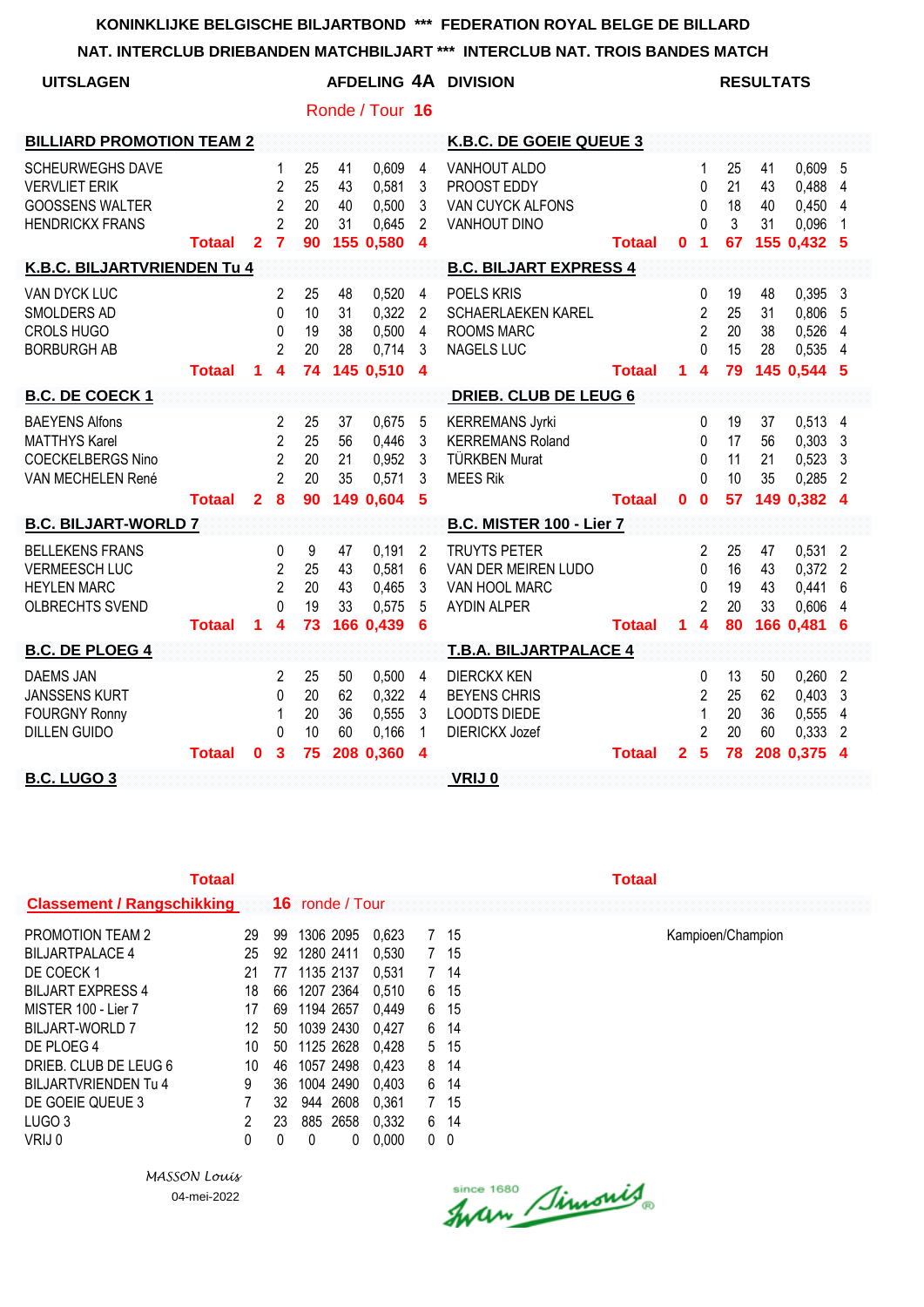**NAT. INTERCLUB DRIEBANDEN MATCHBILJART \*\*\* INTERCLUB NAT. TROIS BANDES MATCH**

| NAI. INTERCLUB DRIEBANDEN MATCHBILJART                                                                                                                                                                                                   |               |                                                                    |                                                                 |                                                                                                                                                                           |                      |                                                                                                          |                                                                                           | AN INTERCLUB NAT. TROIS BANDES MATCH                                                          |               |              |                                                                                |                                        |                             |                                                            |                                                |
|------------------------------------------------------------------------------------------------------------------------------------------------------------------------------------------------------------------------------------------|---------------|--------------------------------------------------------------------|-----------------------------------------------------------------|---------------------------------------------------------------------------------------------------------------------------------------------------------------------------|----------------------|----------------------------------------------------------------------------------------------------------|-------------------------------------------------------------------------------------------|-----------------------------------------------------------------------------------------------|---------------|--------------|--------------------------------------------------------------------------------|----------------------------------------|-----------------------------|------------------------------------------------------------|------------------------------------------------|
| <b>UITSLAGEN</b>                                                                                                                                                                                                                         |               |                                                                    |                                                                 |                                                                                                                                                                           |                      |                                                                                                          |                                                                                           | AFDELING 4B DIVISION                                                                          |               |              |                                                                                |                                        | <b>RESULTATS</b>            |                                                            |                                                |
|                                                                                                                                                                                                                                          |               |                                                                    |                                                                 |                                                                                                                                                                           |                      | Ronde / Tour 16                                                                                          |                                                                                           |                                                                                               |               |              |                                                                                |                                        |                             |                                                            |                                                |
| <b>B.C. DE COECK 2</b>                                                                                                                                                                                                                   |               |                                                                    |                                                                 |                                                                                                                                                                           |                      |                                                                                                          |                                                                                           | <b>T.B.A. BILJARTPALACE 5</b>                                                                 |               |              |                                                                                |                                        |                             |                                                            |                                                |
| VAN DEUREN Jan<br><b>VERBEEK Marc</b><br><b>VERCAIGNE Edward</b><br><b>STESSENS Geert</b>                                                                                                                                                | <b>Totaal</b> | $\overline{2}$                                                     | 1<br>$\overline{2}$<br>$\overline{2}$<br>$\Omega$<br>5          | 25<br>25<br>20<br>13<br>83                                                                                                                                                | 49<br>64<br>31<br>42 | 0,510<br>0,390<br>0,645<br>0,309<br>186 0,446                                                            | 3<br>4<br>6<br>2<br>6                                                                     | <b>HANNOSET Karel</b><br><b>ADRIAENSEN Karel</b><br>VAN HOYE Ronan<br><b>EVERS Luc</b>        | <b>Totaal</b> | $\bf{0}$     | 1<br>$\mathbf{0}$<br>$\mathbf{0}$<br>$\overline{2}$<br>$\overline{\mathbf{3}}$ | 25<br>24<br>6<br>20<br>75              | 49<br>64<br>31<br>42        | $0,510$ 3<br>0,375<br>0,193<br>0,476<br>186 0,403 3        | $\mathbf{3}$<br>$\overline{2}$<br>$\mathbf{3}$ |
| <b>B.C. DE PLOEG 5</b>                                                                                                                                                                                                                   |               |                                                                    |                                                                 |                                                                                                                                                                           |                      |                                                                                                          |                                                                                           | <b>B.C. DE COECK 3</b>                                                                        |               |              |                                                                                |                                        |                             |                                                            |                                                |
| <b>KERKHOFS MARK</b><br><b>VEECKMANS KARL</b><br>VAN DE WALLE WALTER<br>VAN HECKE LEO                                                                                                                                                    | <b>Totaal</b> | $\overline{2}$                                                     | 2<br>$\overline{2}$<br>0<br>$\overline{2}$<br>6                 | 25<br>25<br>18<br>20<br>88                                                                                                                                                | 45<br>28<br>39<br>40 | 0,555<br>0,892<br>0,461<br>0,500<br>152 0,578                                                            | 5<br>3<br>2<br>3<br>5                                                                     | VAN ROOIJ ARNOUD<br><b>JANSENS REMI</b><br>MEEUWESEN AD<br><b>KOKS PIET</b>                   | <b>Totaal</b> | $\mathbf 0$  | 0<br>$\mathbf{0}$<br>$\overline{2}$<br>$\Omega$<br>$\overline{2}$              | 19<br>6<br>20<br>15<br>60              | 45<br>28<br>39<br>40        | 0,422 4<br>0,214<br>$0,512$ 3<br>0,375<br>152 0,394 5      | 2<br>5                                         |
| <b>B.C. MEERLESE 2</b>                                                                                                                                                                                                                   |               |                                                                    |                                                                 |                                                                                                                                                                           |                      |                                                                                                          |                                                                                           | K.B.C. BILJARTVRIENDEN Tu 2                                                                   |               |              |                                                                                |                                        |                             |                                                            |                                                |
| VAN OOSTERHOUT Jan<br><b>KRIJNEN Anjo</b><br><b>VANDERHENST Guy</b><br><b>MACHIELSE Tilo</b>                                                                                                                                             | <b>Totaal</b> | $\mathbf{2}$                                                       | 2<br>0<br>$\overline{2}$<br>$\overline{2}$<br>$6\phantom{1}6$   | 25<br>20<br>20<br>20<br>85                                                                                                                                                | 33<br>41<br>27<br>30 | 0,757<br>0,487<br>0,740<br>0,666<br>131 0,648                                                            | 3<br>$\overline{2}$<br>3<br>5<br>$5\phantom{1}$                                           | VAN HEES Peter<br><b>VERKURINGEN Luc</b><br>PROOST Luc<br>GIJS Jozef                          | <b>Totaal</b> | 0            | 0<br>$\overline{c}$<br>$\mathbf 0$<br>$\mathbf 0$<br>$\overline{2}$            | 23<br>25<br>13<br>$\overline{4}$<br>65 | 33<br>41<br>27<br>30<br>131 | 0,696<br>0,609<br>0,481<br>0,133<br>$0,496$ 4              | 3<br>4<br>4<br>1                               |
| <b>B.C. BILJART-WORLD 6</b>                                                                                                                                                                                                              |               |                                                                    |                                                                 |                                                                                                                                                                           |                      |                                                                                                          |                                                                                           | <b>B.C. OP DE MEIR 8</b>                                                                      |               |              |                                                                                |                                        |                             |                                                            |                                                |
| <b>SOETEWYE MICHEL</b><br>VAN DEN BROECK DANIEL<br><b>BISSCHOPS BEN</b><br><b>CORLUY RUDI</b>                                                                                                                                            | <b>Totaal</b> | $\mathbf{0}$                                                       | 0<br>0<br>$\overline{2}$<br>0<br>$\overline{2}$                 | 21<br>17<br>20<br>14<br>72                                                                                                                                                | 43<br>39<br>50<br>55 | 0,488<br>0,435<br>0,400<br>0,254<br>187 0,385                                                            | 3<br>3<br>4<br>2<br>$\overline{\mathbf{4}}$                                               | <b>LENAERTS PAUL</b><br><b>VERHAEGEN STAN</b><br><b>FAES IVO</b><br>MAES Johny                | <b>Totaal</b> | $\mathbf{2}$ | 2<br>$\overline{2}$<br>0<br>$\overline{2}$<br>$6\phantom{1}6$                  | 25<br>25<br>12<br>20<br>82             | 43<br>39<br>50<br>55<br>187 | $0,581$ 3<br>0,641<br>0,240<br>0,363<br>0,438              | 6<br>3<br>$\overline{4}$<br>6                  |
| K.B.C. DE GOEIE QUEUE 2                                                                                                                                                                                                                  |               |                                                                    |                                                                 |                                                                                                                                                                           |                      |                                                                                                          |                                                                                           | <b>B.C. K.O.T - MEER 2</b>                                                                    |               |              |                                                                                |                                        |                             |                                                            |                                                |
| <b>MENS ALBERT</b><br><b>BOLLANSEE EDDY</b><br>DE BAL MICHEL<br><b>BOSSAERTS WALTER</b>                                                                                                                                                  | <b>Totaal</b> |                                                                    | 2<br>$\overline{2}$<br>$\overline{2}$<br>$\Omega$<br>$2\quad 6$ | 25<br>25<br>20<br>15                                                                                                                                                      | 35<br>35<br>44<br>56 | 0,714<br>0,714<br>0,454<br>0,267<br>85 170 0,500 5                                                       | -5<br>3<br>3<br>3                                                                         | <b>HERREWEGHE VICTOR</b><br><b>VERMEIREN FRANS</b><br>VAN DE POEL MARC<br><b>CASLO FREDDY</b> | <b>Totaal</b> |              | 0<br>0<br>$\mathbf{0}$<br>$\overline{2}$                                       | 19<br>18<br>11<br>20                   | 35<br>35<br>44<br>56        | $0,542$ 3<br>0,514<br>0,250<br>0,357<br>0 2 68 170 0,400 4 | 4<br>3<br>$\overline{2}$                       |
| <b>B.C. DE NOORDERKEMPEN 1</b>                                                                                                                                                                                                           |               |                                                                    |                                                                 |                                                                                                                                                                           |                      |                                                                                                          |                                                                                           | <b>B.C. DE DEKEN 4</b>                                                                        |               |              |                                                                                |                                        |                             |                                                            |                                                |
| MATHYSEN WESLEY<br><b>BASTIAENS GEERT</b><br>DE LAET MARC<br><b>STOOP MARC</b>                                                                                                                                                           | <b>Totaal</b> | $\mathbf{0}$                                                       | 0<br>2<br>0<br>0<br>$\overline{2}$                              | 17<br>25<br>9<br>17<br>68                                                                                                                                                 | 40<br>30<br>46<br>49 | 0,425<br>0,833<br>0,195<br>0,346<br>165 0,412 4                                                          | 3<br>4<br>$\overline{2}$<br>$\overline{2}$                                                | VAN GAVERE ERWIN<br><b>OVERHEYDEN RONALD</b><br><b>MAST PETER</b><br>SINNAEVE CHRIS           | <b>Totaal</b> | $\mathbf{2}$ | 2<br>$\pmb{0}$<br>$\overline{c}$<br>$\overline{2}$<br>$6\phantom{1}6$          | 25<br>14<br>20<br>20<br>79             | 40<br>30<br>46<br>49        | $0,625$ 5<br>0,466<br>0,434<br>0,408<br>165 0,478 5        | 3<br>3<br>$\overline{4}$                       |
| <b>Classement / Rangschikking</b>                                                                                                                                                                                                        |               |                                                                    |                                                                 | 16 ronde / Tour                                                                                                                                                           |                      |                                                                                                          |                                                                                           |                                                                                               |               |              |                                                                                |                                        |                             |                                                            |                                                |
| <b>MEERLESE 2</b><br>DE GOEIE QUEUE 2<br>K.O.T - MEER 2<br>DE COECK 2<br>DE DEKEN 4<br>OP DE MEIR 8<br>DE NOORDERKEMPEN 1<br>DE PLOEG 5<br><b>BILJART-WORLD 6</b><br><b>BILJARTVRIENDEN Tu 2</b><br><b>BILJARTPALACE 5</b><br>DE COECK 3 |               | 29<br>23<br>20<br>19<br>17<br>15<br>15<br>14<br>13<br>13<br>8<br>6 | 43<br>42                                                        | 99 1360 2179<br>85 1328 2603<br>72 1262 2635<br>68 1240 2717<br>67 1252 2665<br>64 1232 2775<br>59 1247 2661<br>56 1198 2657<br>58 1202 2653<br>55 1199 2621<br>1045 2733 | 1092 2679            | 0,624<br>0,510<br>0,478<br>0,456<br>0,469<br>0,443<br>0,468<br>0,450<br>0,453<br>0,457<br>0,382<br>0,407 | $\overline{7}$<br>6<br>6<br>7 <sup>7</sup><br>$7\overline{ }$<br>8<br>7 <sup>7</sup><br>5 | 16<br>16<br>16<br>16<br>7 16<br>7 16<br>7 16<br>16<br>16<br>16<br>16<br>8 16                  |               |              |                                                                                |                                        | Kampioen/Champion           |                                                            |                                                |

since 1680 Simonis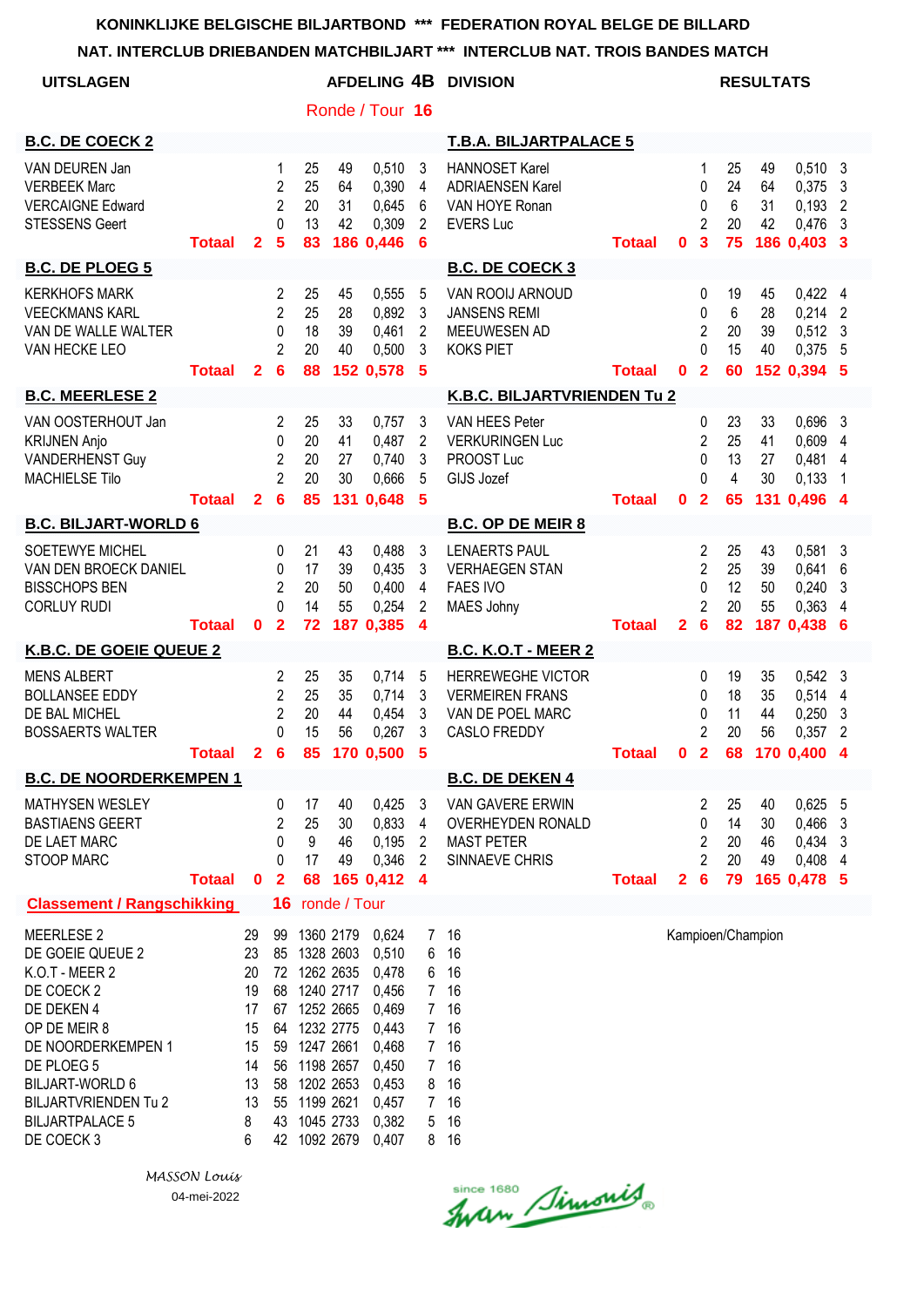**NAT. INTERCLUB DRIEBANDEN MATCHBILJART \*\*\* INTERCLUB NAT. TROIS BANDES MATCH**

| <b>UITSLAGEN</b>                                                                                              |               |                |                                                                      |                            |                      |                                               |                                                   | <b>AFDELING 4C DIVISION</b>                                                                                              |               |              |                                                                            |                            | <b>RESULTATS</b>            |                                                         |                                                      |
|---------------------------------------------------------------------------------------------------------------|---------------|----------------|----------------------------------------------------------------------|----------------------------|----------------------|-----------------------------------------------|---------------------------------------------------|--------------------------------------------------------------------------------------------------------------------------|---------------|--------------|----------------------------------------------------------------------------|----------------------------|-----------------------------|---------------------------------------------------------|------------------------------------------------------|
|                                                                                                               |               |                |                                                                      |                            |                      | Ronde / Tour 16                               |                                                   |                                                                                                                          |               |              |                                                                            |                            |                             |                                                         |                                                      |
| <b>B.C. AVENUE 2</b>                                                                                          |               |                |                                                                      |                            |                      |                                               |                                                   | <b>B.C. OP DE MEIR 9</b>                                                                                                 |               |              |                                                                            |                            |                             |                                                         |                                                      |
| <b>GARITTE GUSTAAF</b><br><b>VAN DAMME PIERRE</b><br>VAN REMOORTERE FREDDY<br>DE SWAENE WALTER                | <b>Totaal</b> | 1.             | 2<br>$\Omega$<br>$\overline{2}$<br>U<br>4                            | 25<br>20<br>20<br>9<br>74  | 53<br>49<br>40<br>36 | 0,471<br>0,408<br>0,500<br>0,250<br>178 0,415 | 4<br>3<br>4<br>$\overline{2}$<br>$\boldsymbol{4}$ | <b>VANDEVELDE KURT</b><br>VAN CAMP Freddy<br>VAN DAEL FRED<br><b>SCHURMANN JACK</b>                                      | <b>Totaal</b> | 1            | 0<br>$\overline{2}$<br>$\Omega$<br>$\overline{2}$<br>$\overline{4}$        | 23<br>25<br>15<br>20<br>83 | 53<br>49<br>40<br>36        | 0.4336<br>$0,510$ 5<br>0,375<br>0,555<br>178 0,466      | 3<br>5<br>6                                          |
| <b>B.C. HERSTALIEN 5</b>                                                                                      |               |                |                                                                      |                            |                      |                                               |                                                   | <b>B.C. BILJART-WORLD 8</b>                                                                                              |               |              |                                                                            |                            |                             |                                                         |                                                      |
| <b>DALEMANS Philippe</b><br><b>GROENEN Joël</b><br><b>GUTIERREZ Leandro</b><br><b>NEUVILLE Jacques</b>        | <b>Totaal</b> | $\bf{0}$       | $\Omega$<br>$\Omega$<br>$\mathfrak{p}$<br>$\Omega$<br>$\overline{2}$ | 13<br>23<br>20<br>14<br>70 | 38<br>36<br>27<br>53 | 0,342<br>0.638<br>0,740<br>0,264<br>154 0,454 | 3<br>4<br>2<br>2<br>$\boldsymbol{4}$              | <b>VROEMANS Koen</b><br><b>VROEMANS Geert</b><br><b>WIJNS Herman</b><br><b>VROEMANS Frans</b>                            | <b>Totaal</b> | $\mathbf{2}$ | 2<br>$\overline{2}$<br>$\Omega$<br>$\overline{2}$<br>$6\phantom{1}6$       | 25<br>25<br>8<br>20<br>78  | 38<br>36<br>27<br>53        | $0,657$ 4<br>0,694<br>0,296<br>$0,377$ 4<br>154 0,506 6 | 6<br>$\overline{2}$                                  |
| K.B.C. BILJARTVRIENDEN Tu 3                                                                                   |               |                |                                                                      |                            |                      |                                               |                                                   | <b>B.C. T'S PLACE 2</b>                                                                                                  |               |              |                                                                            |                            |                             |                                                         |                                                      |
| <b>VOLDERS MARIO</b><br><b>VERBEEK CYRIEL</b><br><b>GEUDENS LUDO</b><br><b>WILLEMSEN PETER</b>                |               |                | $\overline{2}$<br>$\overline{2}$<br>$\overline{2}$<br>$\overline{2}$ | 25<br>25<br>20<br>20       | 46<br>43<br>27<br>59 | 0,543<br>0,581<br>0,740<br>0,338              | 3<br>3<br>5<br>3                                  | <b>COPPENS SANDRO</b><br>VAN DER VORST ALAIN<br><b>LEDEGEN ERIC</b><br><b>GYSELS PIERRE</b>                              |               |              | 0<br>$\Omega$<br>0<br>$\Omega$                                             | 16<br>11<br>13<br>5        | 46<br>43<br>27<br>59        | 0,347<br>0,255<br>0,481<br>0,084                        | $\overline{3}$<br>$\overline{2}$<br>3<br>$\mathbf 1$ |
|                                                                                                               | <b>Totaal</b> | $\overline{2}$ | 8                                                                    | 90                         |                      | 175 0,514                                     | $\sqrt{5}$                                        |                                                                                                                          | <b>Totaal</b> | $\mathbf{0}$ | $\mathbf 0$                                                                | 45                         |                             | 175 0.257 3                                             |                                                      |
| <b>DRIEB. CLUB DE LEUG 5</b><br><b>CLAESEN DIRK</b><br>DE CAE LUC<br><b>DILLEN FRANK</b><br><b>BOEY LUCAS</b> | <b>Totaal</b> | $\overline{2}$ | 2<br>$\overline{2}$<br>$\overline{2}$<br>$\overline{2}$<br>8         | 25<br>25<br>20<br>20<br>90 | 21<br>43<br>38<br>59 | 1,190<br>0,581<br>0,526<br>0,338<br>161 0,559 | 5<br>$\overline{4}$<br>3<br>$\overline{2}$<br>5   | <b>K.B.A. SINT NIKLASE 3</b><br><b>CLARYSSE FRANKIE</b><br><b>HUYBEN GILBERT</b><br>PEVENAGE KILLIAN<br>PEVENAGE PATRICK | <b>Totaal</b> | $\mathbf{0}$ | 0<br>0<br>0<br>0<br>$\mathbf 0$                                            | 15<br>14<br>10<br>14<br>53 | 21<br>43<br>38<br>59<br>161 | 0,714<br>0,325<br>0,263<br>0,237<br>0,329               | 6<br>3<br>$\overline{2}$<br>$\overline{2}$<br>6      |
| <b>B.C. BILJART EXPRESS 5</b>                                                                                 |               |                |                                                                      |                            |                      |                                               |                                                   | K.B.C. COURONNE Royale 3                                                                                                 |               |              |                                                                            |                            |                             |                                                         |                                                      |
| VAN DOOREN Maurice<br><b>CRUZ Antonio</b><br>ZAGERS Rony<br><b>SNEYERS Eric</b>                               | <b>Totaal</b> | $\bf{0}$       | 0<br>$\overline{2}$<br>0<br>$\Omega$<br>$\overline{2}$               | 6<br>25<br>19<br>15<br>65  | 17<br>25<br>31<br>42 | 0,352<br>1,000<br>0,612<br>0,357<br>115 0,565 | $\overline{2}$<br>4<br>3<br>4<br>$\boldsymbol{4}$ | <b>CEULEMANS Benny</b><br>VAN LAETHEM Rudi<br><b>SAEIJS Alain</b><br><b>DUSON Thierry</b>                                | <b>Totaal</b> | $\mathbf{2}$ | $\overline{2}$<br>0<br>$\overline{2}$<br>$\overline{2}$<br>$6\phantom{a}6$ | 25<br>11<br>20<br>20<br>76 | 17<br>25<br>31<br>42        | 1,470<br>0,440<br>0,645<br>0,476<br>115 0,660           | - 7<br>4<br>3<br>$\overline{2}$<br>$\overline{7}$    |
| VRIJ 5                                                                                                        |               |                |                                                                      |                            |                      |                                               |                                                   | <b>ST TRUIDENSE BA 2</b>                                                                                                 |               |              |                                                                            |                            |                             |                                                         |                                                      |

| <b>Totaal</b>                     |    |    |                        |   |       |                |     | Totaal |
|-----------------------------------|----|----|------------------------|---|-------|----------------|-----|--------|
| <b>Classement / Rangschikking</b> |    |    | <b>16</b> ronde / Tour |   |       |                |     |        |
| OP DE MEIR 9                      | 25 | 84 | 1253 2344              |   | 0,534 | $7\phantom{.}$ | -15 |        |
| <b>COURONNE Royale 3</b>          | 24 | 84 | 1183 1986              |   | 0.595 | 9              | 14  |        |
| AVENUE 2                          | 20 | 75 | 1180 2529              |   | 0.466 | 8              | 15  |        |
| DRIEB. CLUB DE LEUG 5             | 18 | 66 | 1133 2430              |   | 0,466 | $7\phantom{.}$ | 15  |        |
| <b>BILJART EXPRESS 5</b>          | 17 | 63 | 1083 2322              |   | 0.466 | $7^{\circ}$    | 14  |        |
| BILJART-WORLD 8                   | 15 | 61 | 1080 2274              |   | 0.474 | 6              | 14  |        |
| BILJARTVRIENDEN Tu 3              | 14 | 60 | 1164 2533              |   | 0.459 | $7\phantom{.}$ | 15  |        |
| <b>HERSTALIEN 5</b>               | 14 | 54 | 1097 2412              |   | 0.454 | 6              | 15  |        |
| T'S PLACE 2                       | 6  | 31 | 941 2619               |   | 0,359 | $7^{\circ}$    | 14  |        |
| ST TRUIDENSE BA 2                 | 4  | 34 | 908 2474               |   | 0,367 | 7              | 14  |        |
| SINT NIKLASE 3                    | 3  | 28 | 952 2685               |   | 0,354 | 7              | 15  |        |
| VRIJ 5                            | 0  | 0  | 0                      | 0 | 0,000 | 0              | 0   |        |

*MASSON Louis* 04-mei-2022

OP DE MEIR 9 25 84 1253 2344 0,534 7 15 Kampioen/Champion

Since 1680 Simonis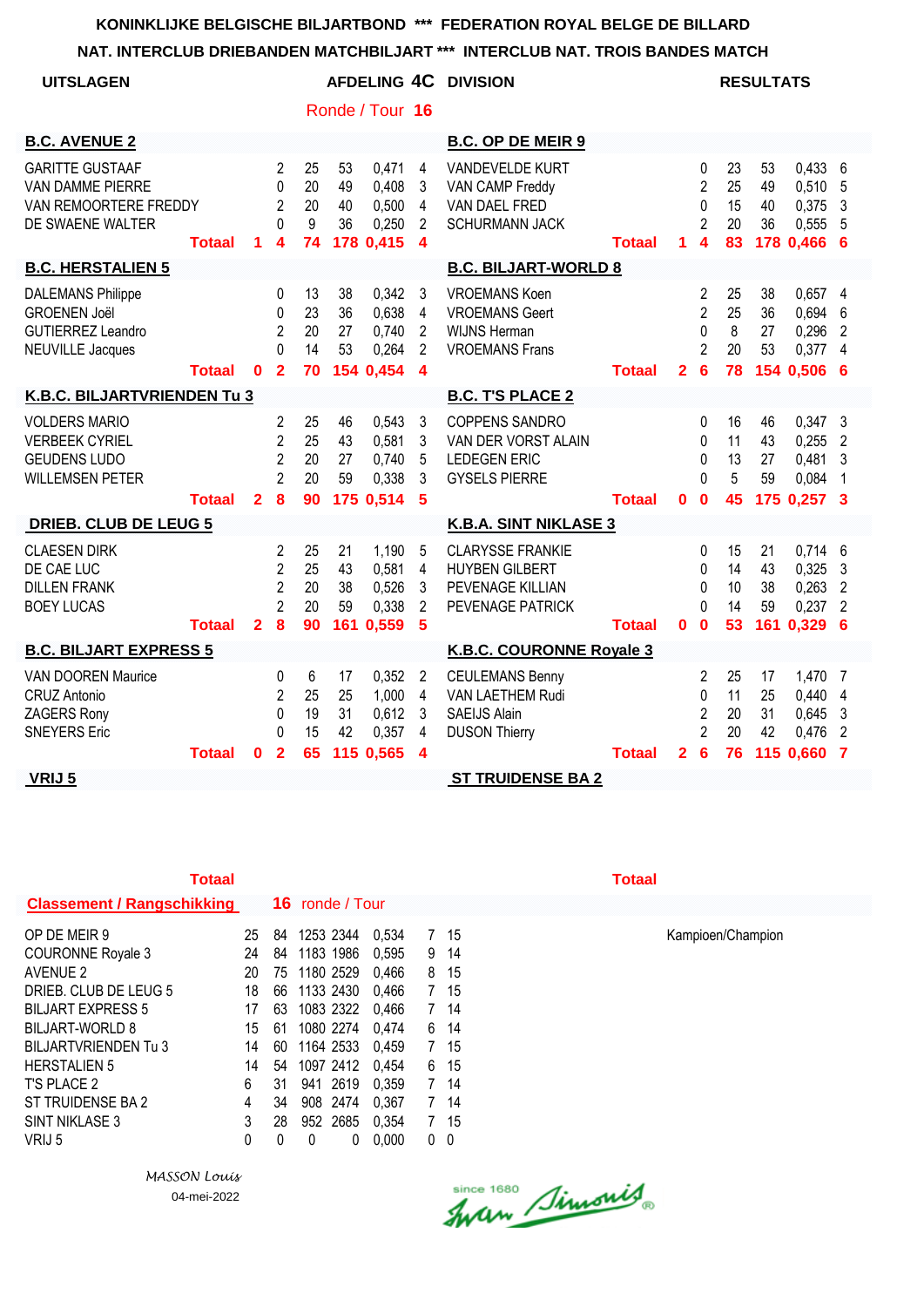**NAT. INTERCLUB DRIEBANDEN MATCHBILJART \*\*\* INTERCLUB NAT. TROIS BANDES MATCH**

| NAT. INTERCLUB DRIEBANDEN MATCHBILJART ***  INTERCLUB NAT. TROIS BANDES MATCH                                                                                                                                                              |               |                                                                   |                                                                           |                                                                                                                                                                                        |                      |                                                                                                          |                                                                                                 |                                                                                                       |               |                  |                                                                                       |                                        |                             |                                                           |                                                   |
|--------------------------------------------------------------------------------------------------------------------------------------------------------------------------------------------------------------------------------------------|---------------|-------------------------------------------------------------------|---------------------------------------------------------------------------|----------------------------------------------------------------------------------------------------------------------------------------------------------------------------------------|----------------------|----------------------------------------------------------------------------------------------------------|-------------------------------------------------------------------------------------------------|-------------------------------------------------------------------------------------------------------|---------------|------------------|---------------------------------------------------------------------------------------|----------------------------------------|-----------------------------|-----------------------------------------------------------|---------------------------------------------------|
| <b>UITSLAGEN</b>                                                                                                                                                                                                                           |               |                                                                   | <b>AFDELING 4D DIVISION</b>                                               |                                                                                                                                                                                        |                      |                                                                                                          |                                                                                                 |                                                                                                       |               | <b>RESULTATS</b> |                                                                                       |                                        |                             |                                                           |                                                   |
|                                                                                                                                                                                                                                            |               |                                                                   |                                                                           |                                                                                                                                                                                        |                      | Ronde / Tour 16                                                                                          |                                                                                                 |                                                                                                       |               |                  |                                                                                       |                                        |                             |                                                           |                                                   |
| <b>B.C. T SLEEPBOOTJE 3</b>                                                                                                                                                                                                                |               |                                                                   |                                                                           |                                                                                                                                                                                        |                      |                                                                                                          |                                                                                                 | K.B.C. GILDE HOGER OP 3                                                                               |               |                  |                                                                                       |                                        |                             |                                                           |                                                   |
| <b>PAUWELS Paul</b><br><b>ROSIER Peter</b><br><b>NOPPE Robert</b><br><b>JANSSENS Dirk</b>                                                                                                                                                  | <b>Totaal</b> | 0                                                                 | 0<br>$\overline{2}$<br>$\mathbf 0$<br>$\mathbf 0$<br>$\overline{2}$       | 13<br>25<br>6<br>13<br>57                                                                                                                                                              | 43<br>54<br>36<br>65 | 0,302<br>0,462<br>0,166<br>0,200<br>198 0,287                                                            | $\overline{2}$<br>$\mathfrak{Z}$<br>2<br>4<br>$\overline{\mathbf{4}}$                           | <b>BAS Jacques</b><br><b>VION Mark</b><br><b>CARDOEN Kurt</b><br><b>VANKEIRSBULCK Alex</b>            | <b>Totaal</b> | $\overline{2}$   | $\overline{2}$<br>$\mathbf{0}$<br>$\overline{2}$<br>$\overline{2}$<br>$6\phantom{1}6$ | 25<br>14<br>20<br>20<br>79             | 43<br>54<br>36<br>65        | 0,581 4<br>$0,259$ 3<br>0,555<br>$0,307$ 3<br>198 0,398 4 | $\overline{2}$                                    |
| <b>OOSTENDSE B.A. 2</b>                                                                                                                                                                                                                    |               |                                                                   |                                                                           |                                                                                                                                                                                        |                      |                                                                                                          |                                                                                                 | K.B.C. EEKLOSE 2                                                                                      |               |                  |                                                                                       |                                        |                             |                                                           |                                                   |
| PLOVIE HERBERT<br><b>DETRENOYE Christian</b><br><b>LINTHOUT FREDDY</b><br>VAN WESEMAEL WALTER                                                                                                                                              | <b>Totaal</b> |                                                                   | $\overline{2}$<br>$\overline{2}$<br>$\overline{2}$<br>0<br>2 <sub>6</sub> | 25<br>25<br>20<br>13<br>83                                                                                                                                                             | 50<br>37<br>47<br>42 | 0,500<br>0,675<br>0,425<br>0,309<br>176 0,471                                                            | 6<br>2<br>3<br>2<br>$6\phantom{1}6$                                                             | VAN DE VOORDE JOHAN<br>DE BAETS RONNY<br><b>GEVAERT MICHEL</b><br><b>BAUMGARTE CEES</b>               | <b>Totaal</b> | $\mathbf{0}$     | 0<br>0<br>0<br>$\overline{2}$<br>$\overline{2}$                                       | 24<br>18<br>9<br>20<br>71              | 50<br>37<br>47<br>42        | $0,480$ 3<br>0,486 4<br>0,191<br>0,476 4<br>176 0,403 4   | $\overline{2}$                                    |
| <b>B.C. DE WITTE MOLEN 3</b>                                                                                                                                                                                                               |               |                                                                   |                                                                           |                                                                                                                                                                                        |                      |                                                                                                          |                                                                                                 | <b>K.B.A. SINT NIKLASE 2</b>                                                                          |               |                  |                                                                                       |                                        |                             |                                                           |                                                   |
| VAN HOYLANDT ROGER<br>DE COSTER LUC<br>DE SAEGER DANY<br><b>SIROYT DAVY</b>                                                                                                                                                                | <b>Totaal</b> | 0                                                                 | 0<br>$\overline{2}$<br>1<br>$\Omega$<br>3                                 | 18<br>25<br>20<br>16<br>79                                                                                                                                                             | 36<br>41<br>44<br>33 | 0,500<br>0,609<br>0,454<br>0,484<br>154 0.512                                                            | 2<br>3<br>3<br>4<br>$\overline{\mathbf{4}}$                                                     | <b>MAES RUDY</b><br><b>VERHOFSTADT EDDY</b><br><b>D'HAENS PETER</b><br><b>HEERWEGH ROBERT</b>         | <b>Totaal</b> | $\mathbf{2}$     | 2<br>$\mathbf{0}$<br>1<br>2<br>$5\phantom{1}$                                         | 25<br>20<br>20<br>20<br>85             | 36<br>41<br>44<br>33        | 0,694 4<br>0,487 3<br>0,454<br>0,606 3<br>154 0,551 4     | $\overline{2}$                                    |
| K.B.C. METRO 3                                                                                                                                                                                                                             |               |                                                                   |                                                                           |                                                                                                                                                                                        |                      |                                                                                                          |                                                                                                 | <b>B.C. T SLEEPBOOTJE 2</b>                                                                           |               |                  |                                                                                       |                                        |                             |                                                           |                                                   |
| <b>WULFRANCK Luc</b><br><b>LAMBOTTE Rik</b><br><b>CAUDRON Bjorn</b><br>DE PAUW Lucien                                                                                                                                                      | <b>Totaal</b> | $\mathbf{2}$                                                      | 2<br>1<br>$\overline{2}$<br>$\mathbf 0$<br>5                              | 25<br>25<br>20<br>11<br>81                                                                                                                                                             | 35<br>56<br>23<br>70 | 0,714<br>0,446<br>0,869<br>0,157<br>184 0,440                                                            | 5<br>3<br>$\overline{\mathbf{4}}$<br>1<br>5                                                     | <b>DAELMAN Walther</b><br><b>BOERJAN Pierre</b><br><b>WOUTERS Marc</b><br>DE WITTE Franky             | <b>Totaal</b> | $\mathbf 0$      | 0<br>1<br>0<br>$\overline{c}$<br>$\mathbf{3}$                                         | 13<br>25<br>$\overline{4}$<br>19<br>61 | 35<br>56<br>23<br>70<br>184 | $0,371$ 3<br>0,446<br>0,173<br>0,271<br>0,331             | $\mathbf{3}$<br>$\mathbf{1}$<br>2<br>$\mathbf{3}$ |
| <b>B.C. NIVELLOIS 1</b>                                                                                                                                                                                                                    |               |                                                                   |                                                                           |                                                                                                                                                                                        |                      |                                                                                                          |                                                                                                 | K.B.C. ARGOS - WESTVELD 1                                                                             |               |                  |                                                                                       |                                        |                             |                                                           |                                                   |
| <b>HARDY Daniel</b><br><b>FURST Guy</b><br><b>BOULANGER Jean-Claude</b><br><b>DEREDE Patrick</b>                                                                                                                                           | <b>Totaal</b> | 2 <sup>1</sup>                                                    | 2<br>$\overline{2}$<br>$\overline{2}$<br>$\overline{2}$<br>8              | 25<br>25<br>20<br>20<br>90                                                                                                                                                             | 64<br>40<br>35<br>51 | 0,390<br>0.625<br>0,571<br>0,392<br>190 0,473 3                                                          | 3<br>2<br>3<br>3                                                                                | <b>BAELE Edmond</b><br><b>WILLEMS Raymond</b><br><b>STRIJPENS Lucien</b><br><b>GANDOLFO Salvatore</b> | <b>Totaal</b> | $\mathbf{0}$     | 0<br>0<br>0<br>0<br>$\mathbf{0}$                                                      | 24<br>15<br>6<br>13                    | 64<br>40<br>35<br>51        | $0,375$ 3<br>0,375<br>0,171<br>0,254<br>58 190 0,305 3    | 1<br>$\overline{2}$<br>$\overline{2}$             |
| <b>K.B.C. EEKLOSE 3</b>                                                                                                                                                                                                                    |               |                                                                   |                                                                           |                                                                                                                                                                                        |                      |                                                                                                          |                                                                                                 | <b>B.C. AVENUE 1</b>                                                                                  |               |                  |                                                                                       |                                        |                             |                                                           |                                                   |
| <b>CLAERHOUT Robin</b><br><b>VAN DAMME Etienne</b><br>VAN ACKER Johan<br>DE LETTER Sandra                                                                                                                                                  | <b>Totaal</b> | 1                                                                 | 2<br>0<br>0<br>$\overline{2}$<br>4                                        | 25<br>19<br>16<br>20<br>80                                                                                                                                                             | 32<br>47<br>42<br>47 | 0,781<br>0,404<br>0,380<br>0,425<br>168 0,476                                                            | 4<br>4<br>6<br>3<br>-6                                                                          | DE WOLF Leo<br><b>SAERENS Charles</b><br><b>VRANCX Ludo</b><br><b>DUPONT Dave</b>                     | <b>Totaal</b> | $\mathbf 1$      | 0<br>2<br>2<br>0<br>4                                                                 | 19<br>25<br>20<br>17<br>81             | 32<br>47<br>42<br>47        | $0,593$ 2<br>0,531 4<br>0,476<br>0,361<br>168 0,482 4     | $\overline{2}$<br>-3                              |
| <b>Classement / Rangschikking</b>                                                                                                                                                                                                          |               |                                                                   |                                                                           | 16 ronde / Tour                                                                                                                                                                        |                      |                                                                                                          |                                                                                                 |                                                                                                       |               |                  |                                                                                       |                                        |                             |                                                           |                                                   |
| OOSTENDSE B.A. 2<br><b>AVENUE 1</b><br>DE WITTE MOLEN 3<br><b>SINT NIKLASE 2</b><br>EEKLOSE 3<br>EEKLOSE 2<br>NIVELLOIS <sub>1</sub><br>T SLEEPBOOTJE 2<br>T SLEEPBOOTJE 3<br>ARGOS - WESTVELD 1<br>GILDE HOGER OP 3<br>METRO <sub>3</sub> |               | 25<br>23<br>22<br>21<br>20<br>18<br>16<br>12<br>12<br>9<br>9<br>5 | 71<br>34                                                                  | 86 1317 2768<br>85 1341 2669<br>84 1316 2521<br>74 1274 2795<br>1286 2873<br>75 1273 2713<br>69 1234 3068<br>53 1126 3229<br>48 1056 3162<br>46 1127 3140<br>43 1141 3172<br>1063 3098 |                      | 0,475<br>0,502<br>0,522<br>0,455<br>0,447<br>0,469<br>0,402<br>0,348<br>0,333<br>0,358<br>0,359<br>0,343 | 8<br>$\overline{7}$<br>9<br>6<br>8<br>8<br>$\overline{7}$<br>6<br>8<br>6<br>6<br>5 <sup>5</sup> | 16<br>16<br>16<br>16<br>16<br>16<br>16<br>16<br>16<br>16<br>16<br>16                                  |               |                  |                                                                                       |                                        | Kampioen/Champion           |                                                           |                                                   |

*MASSON Louis* 04-mei-2022

Since 1680 Simonis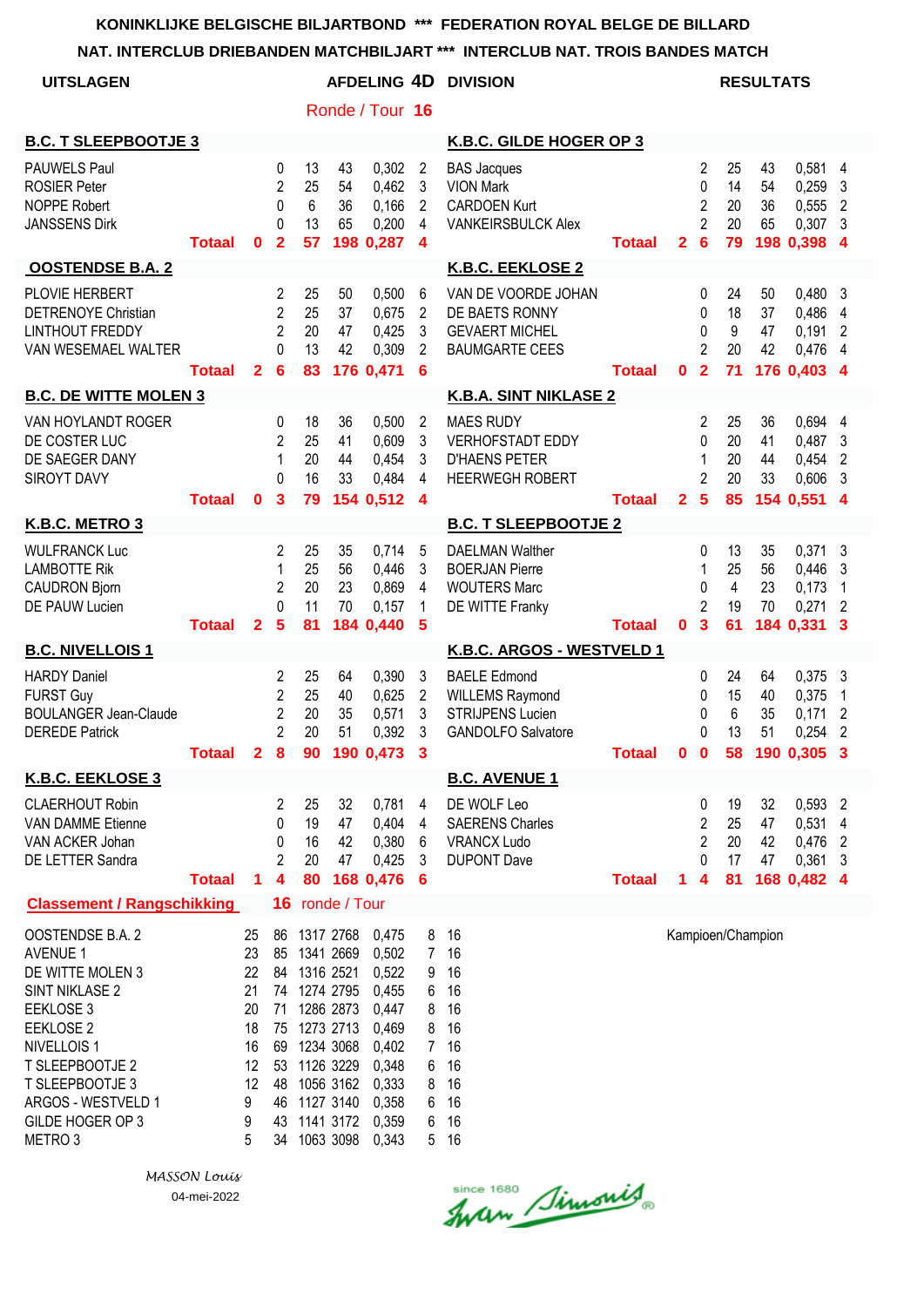**NAT. INTERCLUB DRIEBANDEN MATCHBILJART \*\*\* INTERCLUB NAT. TROIS BANDES MATCH**

| <b>UITSLAGEN</b>                                                                                                                                                                                                                |               |                                                                                  |                                                                       |                            |                                                                                                                                                                         |                                                                                                          |                                                                       | AFDELING 4E DIVISION                                                                               |               |              |                                                                              |                            | <b>RESULTATS</b>     |                                                     |                                            |
|---------------------------------------------------------------------------------------------------------------------------------------------------------------------------------------------------------------------------------|---------------|----------------------------------------------------------------------------------|-----------------------------------------------------------------------|----------------------------|-------------------------------------------------------------------------------------------------------------------------------------------------------------------------|----------------------------------------------------------------------------------------------------------|-----------------------------------------------------------------------|----------------------------------------------------------------------------------------------------|---------------|--------------|------------------------------------------------------------------------------|----------------------------|----------------------|-----------------------------------------------------|--------------------------------------------|
|                                                                                                                                                                                                                                 |               |                                                                                  |                                                                       |                            |                                                                                                                                                                         | Ronde / Tour 16                                                                                          |                                                                       |                                                                                                    |               |              |                                                                              |                            |                      |                                                     |                                            |
| K.B.C. BRUGSE 4                                                                                                                                                                                                                 |               |                                                                                  |                                                                       |                            |                                                                                                                                                                         |                                                                                                          |                                                                       | <b>K.B.C. EEKLOSE 4</b>                                                                            |               |              |                                                                              |                            |                      |                                                     |                                            |
| <b>GHAZAL AHMAD</b><br><b>BOECKAERT ERIC</b><br><b>ROGIERS MARC</b><br><b>VERCRUYSSE JOHAN</b>                                                                                                                                  | <b>Totaal</b> | 1                                                                                | 0<br>2<br>0<br>$\overline{2}$<br>4                                    | 18<br>25<br>12<br>20<br>75 | 30<br>60<br>26<br>49                                                                                                                                                    | 0,600<br>0,416<br>0,461<br>0,408<br>165 0,454                                                            | 4<br>2<br>4<br>3<br>$\boldsymbol{4}$                                  | <b>BLOMME JEAN-THIERRY</b><br>DE MEYER RUDI<br>MOEYKENS BIACIO<br><b>BRUGGEMAN FRANKY</b>          | <b>Totaal</b> | 1.           | 2<br>0<br>2<br>$\Omega$<br>4                                                 | 25<br>20<br>20<br>15<br>80 | 30<br>60<br>26<br>49 | 0,833<br>0,333<br>0,769<br>0,306<br>165 0,484       | 5<br>3<br>3<br>3<br>5                      |
| <b>OOSTENDSE B.A. 3</b>                                                                                                                                                                                                         |               |                                                                                  |                                                                       |                            |                                                                                                                                                                         |                                                                                                          |                                                                       | <b>B.C. DE GOUDEN SLEUTEL 2</b>                                                                    |               |              |                                                                              |                            |                      |                                                     |                                            |
| CAPPELLE EDDY<br><b>SPOORMANS ROGER</b><br><b>TRATSAERT DANIEL</b><br><b>SCHLAPA HARALD</b>                                                                                                                                     | <b>Totaal</b> | 1.                                                                               | 0<br>$\overline{2}$<br>$\overline{2}$<br>0<br>$\overline{\mathbf{4}}$ | 23<br>25<br>20<br>13<br>81 | 33<br>45<br>48<br>57                                                                                                                                                    | 0,696<br>0,555<br>0,416<br>0,228<br>183 0,442                                                            | 4<br>4<br>$\overline{2}$<br>2<br>$\boldsymbol{4}$                     | <b>BAETSLE PETER</b><br>DE DEYNE Firmin<br>DE WEIRDT JEAN-MARIE<br>DE PREST ALEX                   | <b>Totaal</b> | 1.           | 2<br>0<br>0<br>2<br>4                                                        | 25<br>8<br>14<br>20<br>67  | 33<br>45<br>48<br>57 | $0,757$ 4<br>0,177<br>0,291<br>0,350<br>183 0,366 4 | -1<br>$\overline{2}$<br>$\overline{4}$     |
| K.B.C. ONS HUIS 2                                                                                                                                                                                                               |               |                                                                                  |                                                                       |                            |                                                                                                                                                                         |                                                                                                          |                                                                       | <b>K.B.C. KORTRIJKSE 4</b>                                                                         |               |              |                                                                              |                            |                      |                                                     |                                            |
| MANGELINCKX Nico<br><b>BRENDERS Thierry</b><br>DE WIN Guy<br>DE WEVER Koen                                                                                                                                                      | <b>Totaal</b> | 1                                                                                | 2<br>$\Omega$<br>0<br>$\overline{2}$<br>$\overline{\mathbf{4}}$       | 25<br>21<br>18<br>20<br>84 | 35<br>65<br>43<br>35                                                                                                                                                    | 0,714<br>0,323<br>0,418<br>0,571<br>178 0,471                                                            | 4<br>6<br>$\overline{4}$<br>6<br>6                                    | <b>DENOULET Johan</b><br><b>CARDON Eddy</b><br><b>LOOSVELDT Frank</b><br><b>VERCOUILLIE José</b>   | <b>Totaal</b> | 1.           | 0<br>$\overline{2}$<br>$\overline{2}$<br>$\Omega$<br>$\boldsymbol{4}$        | 14<br>25<br>20<br>10<br>69 | 35<br>65<br>43<br>35 | 0,400<br>0,384<br>0,465<br>0,285<br>178 0.387 4     | $\overline{2}$<br>$\overline{2}$<br>4<br>2 |
| <b>B.C. QUALITY ZELE 2</b>                                                                                                                                                                                                      |               |                                                                                  |                                                                       |                            |                                                                                                                                                                         |                                                                                                          |                                                                       | <b>OOSTENDSE B.A. 4</b>                                                                            |               |              |                                                                              |                            |                      |                                                     |                                            |
| <b>BOONE Leo</b><br><b>BOCKLANDT Martin</b><br>DE PAEPE Dirk<br>DE RYCKE Luc                                                                                                                                                    | Totaal        | 1                                                                                | 0<br>2<br>0<br>2<br>$\overline{\mathbf{4}}$                           | 16<br>25<br>13<br>20<br>74 | 40<br>64<br>50<br>36                                                                                                                                                    | 0,400<br>0,390<br>0,260<br>0,555<br>190 0,389                                                            | 3<br>3<br>2<br>$\overline{2}$<br>3                                    | <b>GOEMAERE Yves</b><br><b>HACKE Jean-Marie</b><br>VAN GOETHEM Glenn<br><b>HELSMOORTEL Rik</b>     | <b>Totaal</b> | 1            | 2<br>0<br>2<br>$\Omega$<br>4                                                 | 25<br>21<br>20<br>14<br>80 | 40<br>64<br>50<br>36 | 0,625<br>0,328<br>0,400<br>0,388<br>190 0,421       | 3<br>2<br>3<br>3<br>3                      |
| <b>K.B.C. GILDE HOGER OP 2</b>                                                                                                                                                                                                  |               |                                                                                  |                                                                       |                            |                                                                                                                                                                         |                                                                                                          |                                                                       | <b>B.C. TOURNAI 1</b>                                                                              |               |              |                                                                              |                            |                      |                                                     |                                            |
| <b>DEVOS Claude</b><br><b>HOUSSIN Mario</b><br><b>COUSSEMENT Wim</b><br><b>VERCAEMERE Jaak</b>                                                                                                                                  | <b>Totaal</b> | $\mathbf 0$                                                                      | 0<br>0<br>2<br>$\mathbf{3}$                                           | 10<br>19<br>9<br>20<br>58  | 35<br>70<br>22<br>55                                                                                                                                                    | 0,285<br>0,271<br>0,409<br>0,363<br>182 0,318                                                            | 2<br>3<br>$\overline{2}$<br>3<br>3                                    | <b>GODEFROIDT Fréderic</b><br><b>EQUIPART Pierre</b><br>PAPRZYCKI Laurent<br><b>BRUYERE Michel</b> | <b>Totaal</b> | $\mathbf{2}$ | 2<br>1<br>2<br>$\Omega$<br>$\sqrt{5}$                                        | 25<br>19<br>20<br>17<br>81 | 35<br>70<br>22<br>55 | 0,714<br>0,271<br>0,909<br>0,309<br>182 0,445       | 4<br>3<br>4<br>3<br>4                      |
| <b>K.B.C. KORTRIJKSE 5</b>                                                                                                                                                                                                      |               |                                                                                  |                                                                       |                            |                                                                                                                                                                         |                                                                                                          |                                                                       | K.B.C. METRO 2                                                                                     |               |              |                                                                              |                            |                      |                                                     |                                            |
| NUYTTENS GINO<br><b>VANONACKER PATRICK</b><br>NICHELSON Didier<br>MONSOREZ MICHEL                                                                                                                                               | <b>Totaal</b> | 1                                                                                | 2<br>0<br>0<br>2<br>$\boldsymbol{4}$                                  | 25<br>20<br>13<br>20<br>78 | 52<br>53<br>32<br>49                                                                                                                                                    | 0,480<br>0,377<br>0,406<br>0,408<br>186 0,419                                                            | 4<br>4<br>$\overline{2}$<br>$\overline{2}$<br>$\overline{\mathbf{4}}$ | VANPETEGHEM ALEX<br><b>CAUDRON DANNY</b><br>DE VOS GUIDO<br><b>BAETE JEAN-PIERRE</b>               | <b>Totaal</b> | 1.           | 0<br>$\overline{2}$<br>$\overline{2}$<br>$\Omega$<br>$\overline{\mathbf{4}}$ | 22<br>25<br>20<br>17<br>84 | 52<br>53<br>32<br>49 | 0,423<br>0,471<br>0,625<br>0,346<br>186 0,451 3     | 3<br>3<br>3<br>3                           |
| <b>Classement / Rangschikking</b>                                                                                                                                                                                               |               |                                                                                  | 16                                                                    |                            | ronde / Tour                                                                                                                                                            |                                                                                                          |                                                                       |                                                                                                    |               |              |                                                                              |                            |                      |                                                     |                                            |
| OOSTENDSE B.A. 4<br>KORTRIJKSE 5<br><b>TOURNAI1</b><br>OOSTENDSE B.A. 3<br>ONS HUIS 2<br>GILDE HOGER OP 2<br><b>EEKLOSE 4</b><br>KORTRIJKSE 4<br>DE GOUDEN SLEUTEL 2<br><b>BRUGSE 4</b><br>METRO <sub>2</sub><br>QUALITY ZELE 2 |               | 20<br>20<br>20<br>19<br>18<br>17<br>16<br>15<br>14<br>14<br>12<br>$\overline{7}$ | 73<br>70<br>66<br>70<br>67<br>72<br>59                                |                            | 1239 2627<br>1229 2822<br>1254 2857<br>1255 2793<br>1266 2718<br>1220 2822<br>63 1180 2823<br>62 1216 2977<br>61 1218 2973<br>1225 2937<br>57 1194 2813<br>48 1158 3062 | 0,471<br>0,435<br>0,438<br>0,449<br>0,465<br>0,432<br>0,417<br>0,408<br>0,409<br>0,417<br>0,424<br>0,378 | 7<br>8<br>5<br>8<br>8<br>6<br>5<br>6<br>6<br>6<br>$\overline{7}$<br>6 | 16<br>16<br>16<br>16<br>16<br>16<br>16<br>16<br>16<br>16<br>16<br>16                               |               |              |                                                                              |                            | Kampioen/Champion    |                                                     |                                            |

Since 1680 Simonis